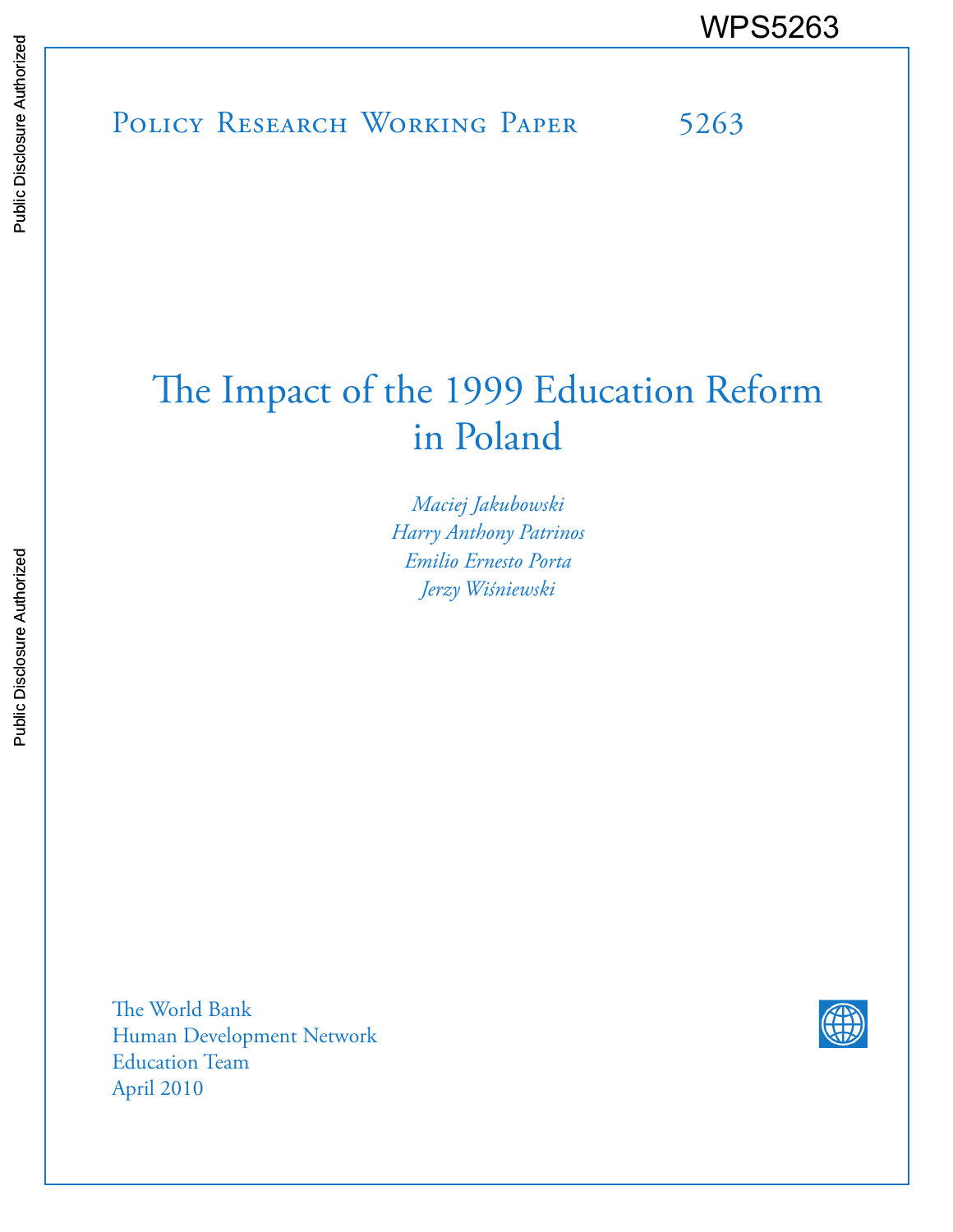#### POLICY RESEARCH WORKING PAPER 5263

# **Abstract**

Increasing the share of vocational secondary schooling has been a mainstay of development policy for decades, perhaps nowhere more so than in formerly socialist countries. The transition, however, led to significant restructuring of school systems, including a declining share of vocational students. Exposing more students to a general curriculum could improve academic abilities. This paper analyzes Poland's significant improvement in international achievement tests and the restructuring of the education system that expanded general schooling to test the hypothesis that delayed vocational streaming improves outcomes. Using propensity score matching and differences-in-differences estimates, the authors show that delayed vocationalization had a positive and significant impact on student performance on the order of one standard deviation.

This paper—a product of the Education Team, Human Development Network—is part of a larger effort in the department to analyze the determinants of learning. Policy Research Working Papers are also posted on the Web at http://econ. worldbank.org. The author may be contacted at hpatrinos@worldbank.org.

*The Policy Research Working Paper Series disseminates the findings of work in progress to encourage the exchange of ideas about development*  issues. An objective of the series is to get the findings out quickly, even if the presentations are less than fully polished. The papers carry the *names of the authors and should be cited accordingly. The findings, interpretations, and conclusions expressed in this paper are entirely those of the authors. They do not necessarily represent the views of the International Bank for Reconstruction and Development/World Bank and its affiliated organizations, or those of the Executive Directors of the World Bank or the governments they represent.*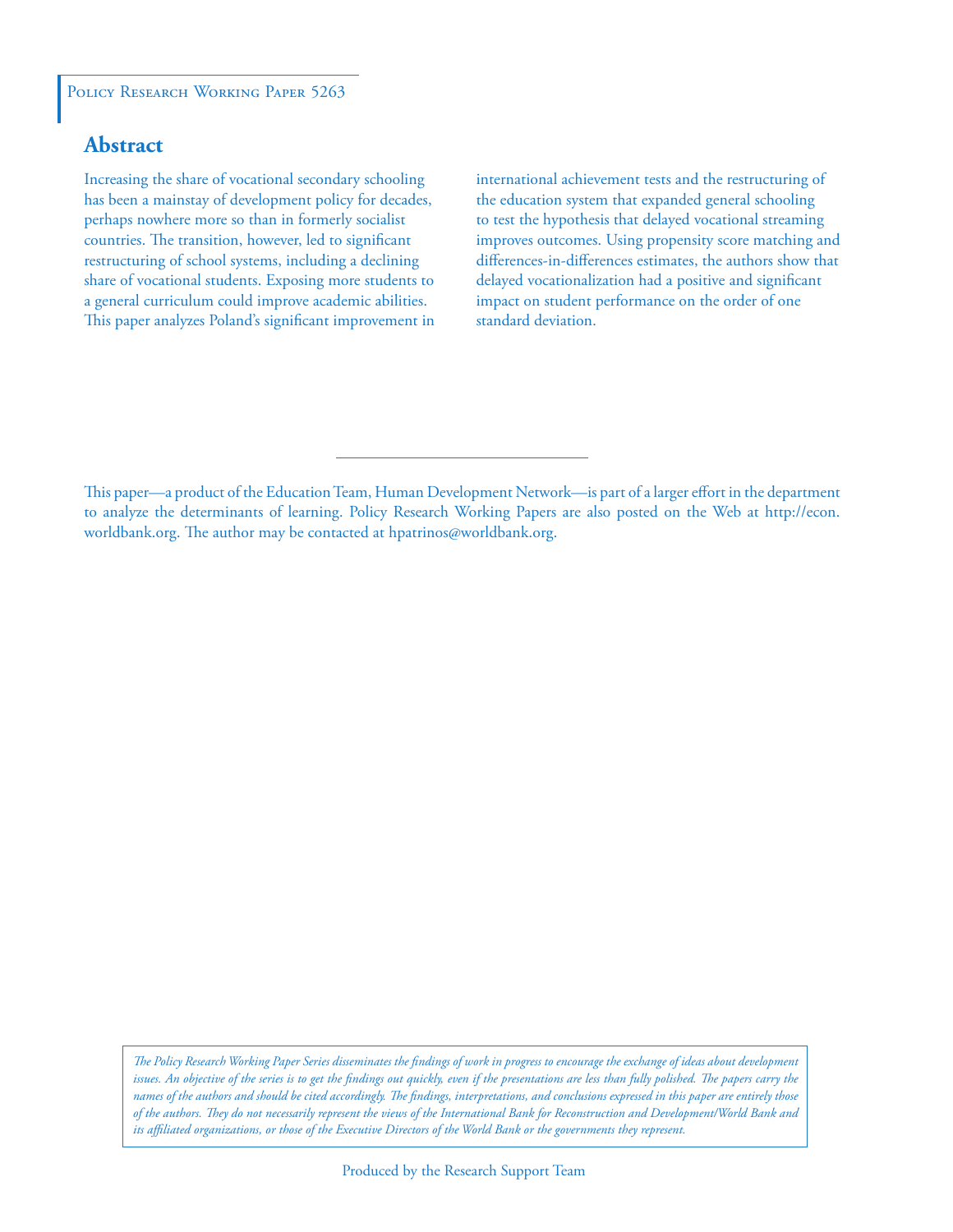# **The Impact of the 1999 Education Reform in Poland<sup>1</sup>**

Maciej Jakubowski Organisation for Economic Co-operation and Development (OECD)

> Harry Anthony Patrinos World Bank

Emilio Ernesto Porta World Bank

Jerzy Wiśniewski Center for Social and Economic Research (CASE), Poland

JEL Classification Codes: I21, I28 Keywords: education, streaming, tracking, curriculum

 $\overline{a}$ 

 We have benefited greatly from discussions with and comments from Mamta Murthi, Alberto Rodriguez, Joanna Sikora, Lars Sondergaard, and participants at seminars at the European Association of Labour Economists conference, PISA Research Conference and the World Bank. The views expressed here are those of the authors and should not be attributed to the World Bank Group. Address all correspondence to Harry Anthony Patrinos at hpatrinos@worldbank.org.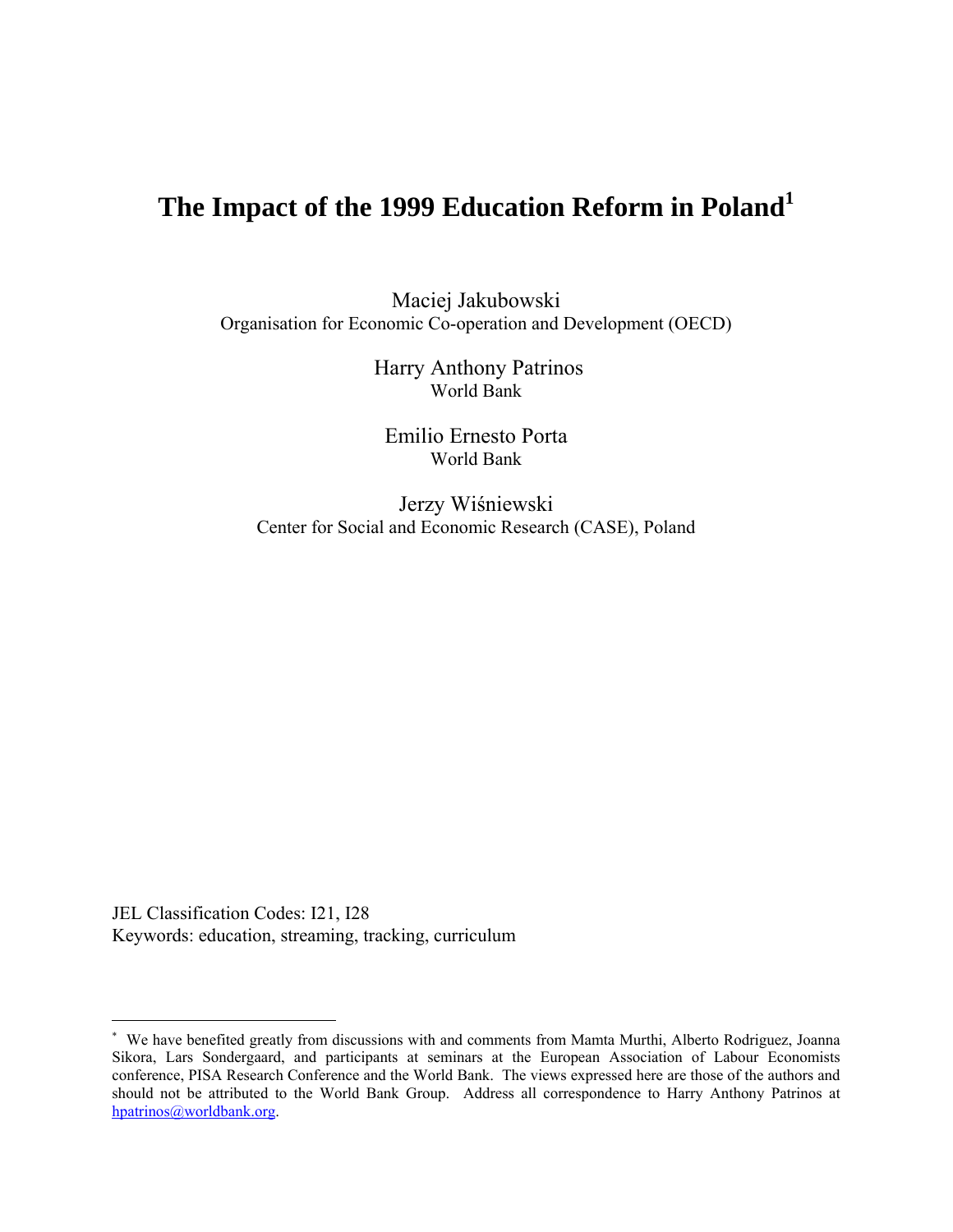# **1. Introduction**

The vocationalization of the education curriculum has been a major feature of education plans since the post war period. It is often argued that vocational skills are needed for job creation, employment and productivity. The common sense view is that vocational education is necessary for a country to modernize and acquire the technical skills needed for economic development. A number of reasons have been put forward to argue for increasing the proportion of students in vocational education programs, neatly summarized by Psacharopoulos (1997):

1. Youth unemployment. The argument is that with one action, policymakers can take the youth off the streets, and at the same time equip them with skills that could be used later in the labor market.

2. Instilling technological knowledge. Starting from the Industrial Revolution it is a common belief that economic progress heavily depends on technological knowhow. The next logical step in this reasoning is that vocational education must expand.

3. Academically less able students. There has always been concern with a great number of students who 'are not able' to advance through the school system, especially the academic curriculum of secondary education. Hence, the provision of vocational education to them would allegedly equip them with something useful to do later in life.

4. Lack of middle level technicians. There is no country in the world where a number of specialties are not in 'scarce' supply (for example, plumbers and nurses). So, it would appear logical to reason that such skills in short supply should be created by the country's vocational schools and training institutions.

5. Poverty among urban dwellers. A more modern variant of the above themes is that, given the increased poverty of urban dwellers, the provision of vocational education would give useful skills to the unemployed and make them find productive employment and thus raise their income.

6. Economic globalization. Given the fact that frontiers have expanded by means of freer trade and multinationals, this development has to have implications on the nature of vocational education received by the labor force.

Since the post war period many countries have developed vocational education systems, at times diversified (for example, Colombia and Tanzania). Socialist countries integrated vocational schooling into the overall economic planning system, assigning them to different ministries. The upshot was that employment was guaranteed in those models. After the transition began, however, the link between vocational education and employment was broken, leaving vocational students lacking in job opportunities and skills demanded by the workforce.

Indeed, vocationalization has been under attack for many decades. Psacharopoulos (1987) argues that the social costs of vocational education may not match the social benefits associated with it. The argument that vocational education would bring industrialization and jobs was challenged early on by Foster (1965), naming it the "vocational school fallacy." More importantly, the "vocational skills" – what is needed in the world of work, what students must learn to compete – of today are not the old traditional skills linked to specific jobs; rather, they are the critical thinking and "learning to learn" skills (see Murnane et al. 1995), exemplified by success in math, reading and science, for example.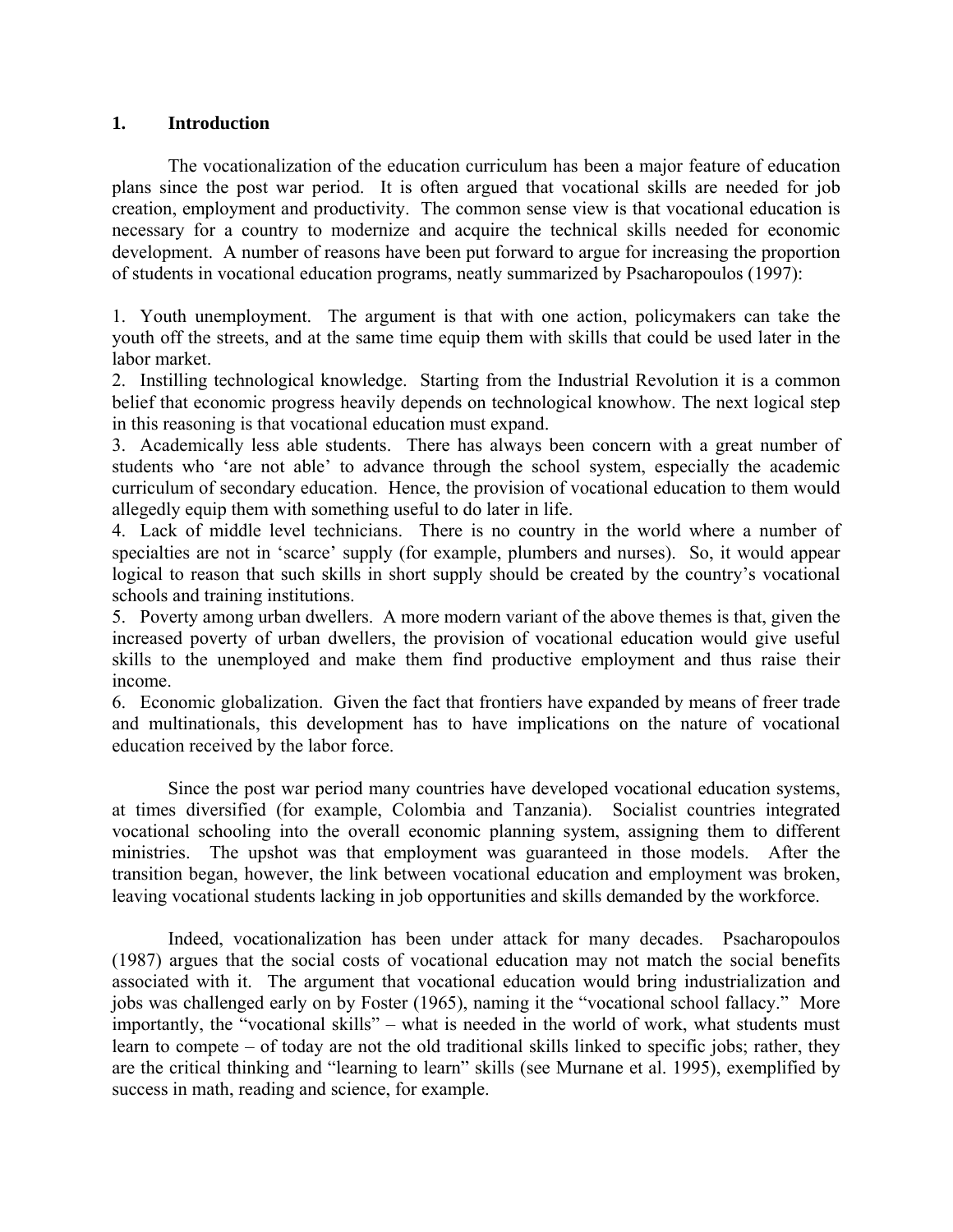Despite its prominent place in school policy, there has been little rigorous evaluation of vocational school efforts. Much more work has been undertaken on financing, arguing that general skills are a public priority while specific vocational skills should be privately financed or financed by employers (Becker 1964). Even more work has gone into estimating wage effects or returns to schooling for vocational tracks and comparing them to general or academic tracks. Overall, cost-benefit studies show that returns are lower and costs higher (Psacharopoulos and Patrinos 2004).

A small empirical literature does suggest that that there are advantages of targeted vocational *training* – that is not school based – programs (Karlan and Valdivia 2006). Evaluations from the randomized training programs in the United States show modest effects, at best (see, for example, Heckman, Lalonde and Smith 1999). Evidence on the effectiveness of training in developing countries is more limited. Betcherman, Olivas and Dar (2004) review 69 impact evaluations of unemployed and youth training programs, only 19 of which are in developing countries. They find that the impacts in developing countries are more positive than the impacts of programs in the United States and Europe. Most of those programs, however, are not experimental. Card et al. (2007) report on the first randomized evaluation of a job training program in Latin America. The subsidized program in the Dominican Republic showed no impact on employment, a marginally significant impact on hourly wages and on the probability of health insurance coverage, conditional on employment. Attanasio, Kugler and Meghir (2009) evaluate the impact of a randomized training program for disadvantaged youth in Colombia on employment and earnings outcomes. They find that the program raises earnings and employment for both men and women, with larger effects on women. Cost-benefit analysis of these results suggests that the program generates a large net gain, especially for women.

Fewer evaluations – randomized or otherwise – have been undertaken on the impacts of vocational education. Earlier assessments of vocational education programs in a number of countries (for example, Colombia and Tanzania) have shown that most graduates of such schools go to university rather than entering manual occupations (Psacharopoulos and Loxley 1985). In 1991, the upper secondary school two-year vocational programs were transformed into threeyear programs as a pilot before the reform was implemented all over the country in 1995. This "natural experiment" was evaluated in terms of years of upper secondary education, university enrolment, and the rate of inactivity. Results suggest positive effects on years of upper secondary education for those who lived in a pilot municipality in 1990. One of the important changes was that the third year in upper secondary vocational education gave individuals general eligibility to continue to higher education. However, the third year did not have a statistically significant effect on the probability to continue to higher education, at least not within six years after completing upper secondary education (Ekström 2002). No rigorous study, to our knowledge, has been undertaken on the learning outcomes associated with vocational secondary schooling.

Poland is a good case for such an evaluation. In 1999, Poland reformed its basic education system in order to raise the level of education in society, increase educational opportunities, and improve the quality of education. The new government at that time restructured basic education by converting the old 8-year primary school that was followed by early vocational tracking, into a 6-year primary education followed by three years of lower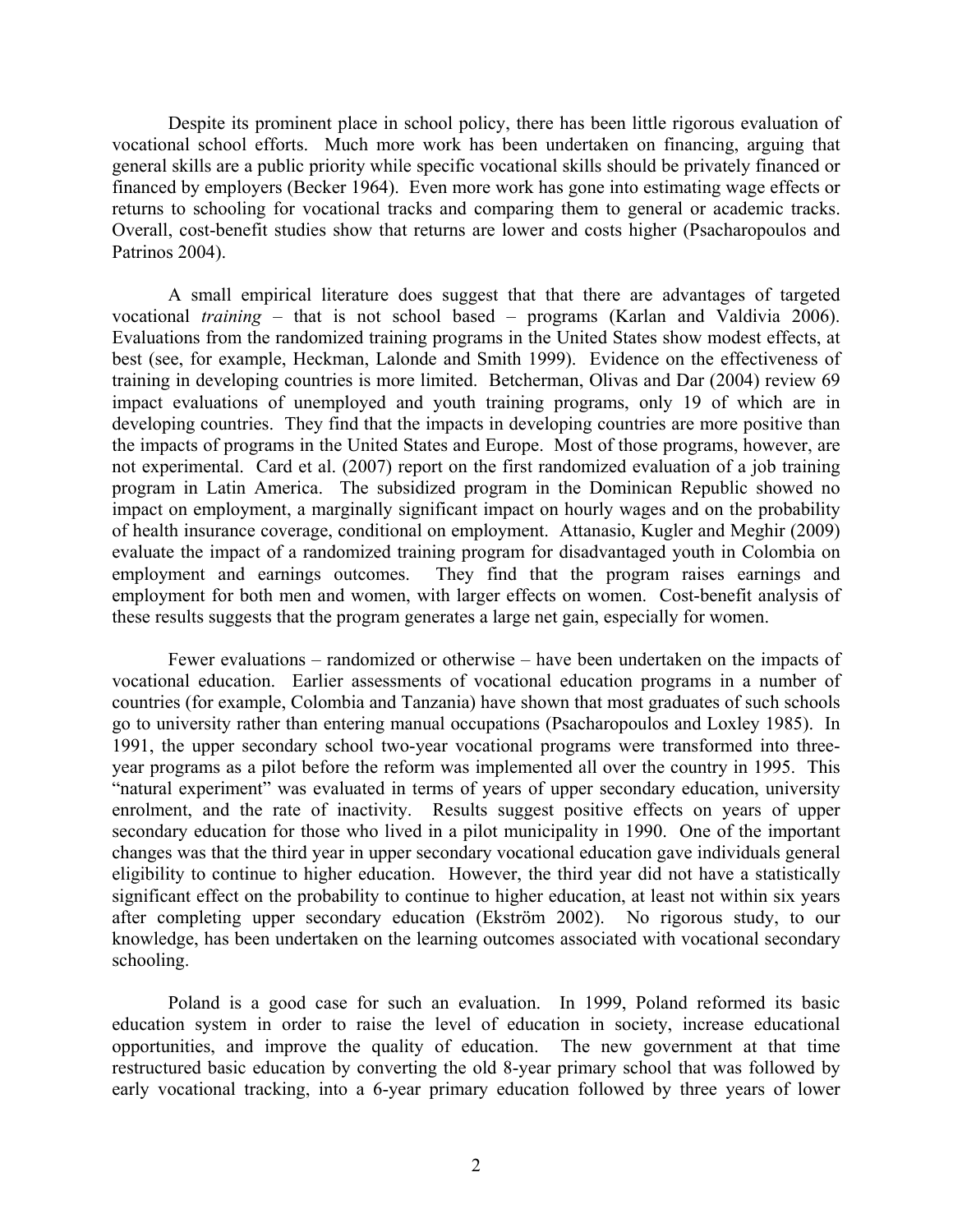general secondary education. Only after 9 years of schooling would a decision about what type of upper secondary education – academic or vocational – be undertaken. In other words, the new system postponed the choice of type of curriculum at the secondary level (general or vocational) for one year. This structural change was accompanied by curricular reform. A concept of core curricula was developed which aimed to provide schools with extensive scope of autonomy and responsibility. A system of examination and tests at the end of primary and lower secondary were introduced.

We use the variation created by the policy change in 1999 to test the impact on test scores over time. Specifically, we estimate a difference in difference model that compares the change in test scores of the likely vocational school students that were able to study in the general, academic track because of the change in school policy. The purpose of our paper is to explain the significant improvement in international achievement tests by Poland in recent years. We find that, on average, that the reform was associated with significant improvements.

In math, Poland improved its score by 0.25 of a standard deviation. In reading the increase is 0.28 of a standard deviation. In science, the scores increased by 0.16 of a standard deviation. We confirm these results using our evaluation model – propensity score matching and differences in differences to create counterfactual scores for the group of likely vocational students in subsequent years – and the OECD's Program for International Student Assessment (PISA), an internationally comparable standardized student test conducted every three years to test reading, mathematics and science achievement of 15-year-olds, data for 2000, 2003 and 2006, using 2000 as the baseline since most of the existing students were continuing their lower secondary schooling under the old system. We explore threats to identification using among other things decomposition analysis We conclude that the reform is associated with an improvement in likely vocational students' scores of about 100 points, or a whole standard deviation. We explore the implications using as well a 2006 special application of PISA in Poland to 16 and 17 year-olds, and warn of the dangers of early vocationalization.

The organization of the paper is as follows. Section 2 describes the policy change in Poland. Section 3 describes the increase in test scores over time. Our hypotheses are presented in Section 4. Section 5 describes our empirical methods and data. Section 6 presents the average impact results. Additional analyses are presented in section 7. Finally, we summarize our conclusions and discuss the implications in section 8.

#### **2. Reform of 1998-1999**

In 1998, the Minister of Education presented the outline of the reform. The following goals were set (Ministry of National Education 1998):

- 1. Raising the level of education in society by increasing the number of people with secondary and higher education qualifications;
- 2. Ensuring equal educational opportunities; and
- 3. Supporting improvements in the quality of education.

The reform was envisaged to cover the following areas: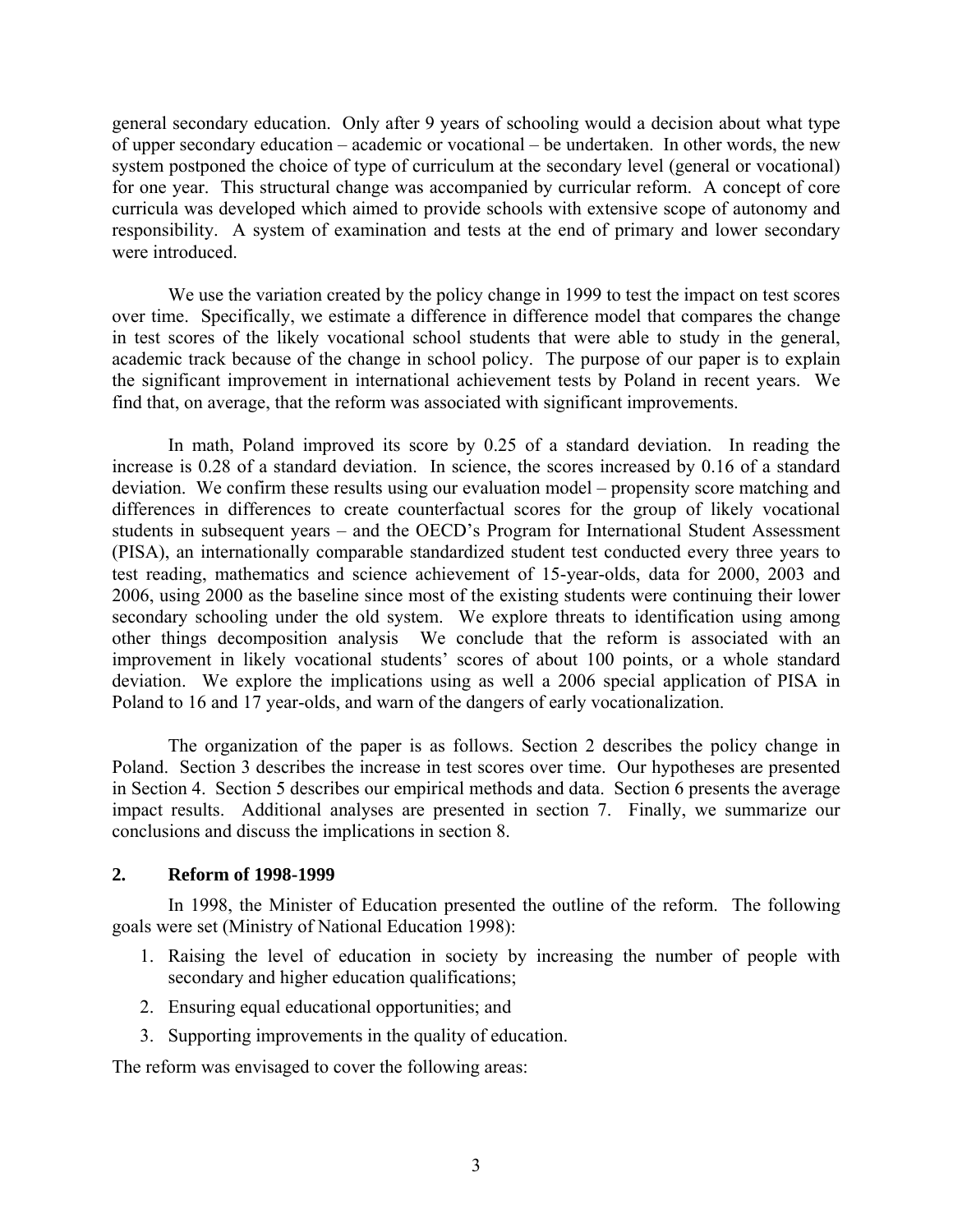- the structure of the education system ranging from nursery school to doctoral studies, including particularly the introduction of a new structure of the school system;
- changes in the methods of administration and supervision;
- a curricular reform comprising the introduction of core curricula and changes in the organization and methods of teaching;
- the establishment of an assessment and examination system independent of the school;
- school finance; and
- the identification of qualification requirements for teachers, which would also be linked with their promotion paths and, the system of remuneration at an adequately high level.

The structural reform led to the introduction of the lower secondary school "gymnasium" as a new type of school. It was most visible to society, thus becoming a symbol of the reform. It was decided that the previous structure of education, comprising the eight-year primary school followed by the four-year secondary school or the three-year vocational school as an option to be chosen, would be replaced with a system described in brief as  $6+3+3$  (Figure 1). This meant that the duration of education in the primary school would be reduced to 6 years. Following the educational cycle in the primary school, the pupil would continue his/her education in a threeyear gymnasium and only upon completion of education in the gymnasium would he/she move on to a three-year secondary school (specialized lyceum) or a two-year vocational school. The structural reform postponed the choice of the direction of education at the secondary level (general or vocational curriculum) for one year. With the clear division of the education system into stages, pupil achievements could be assessed reliably through tests and examinations.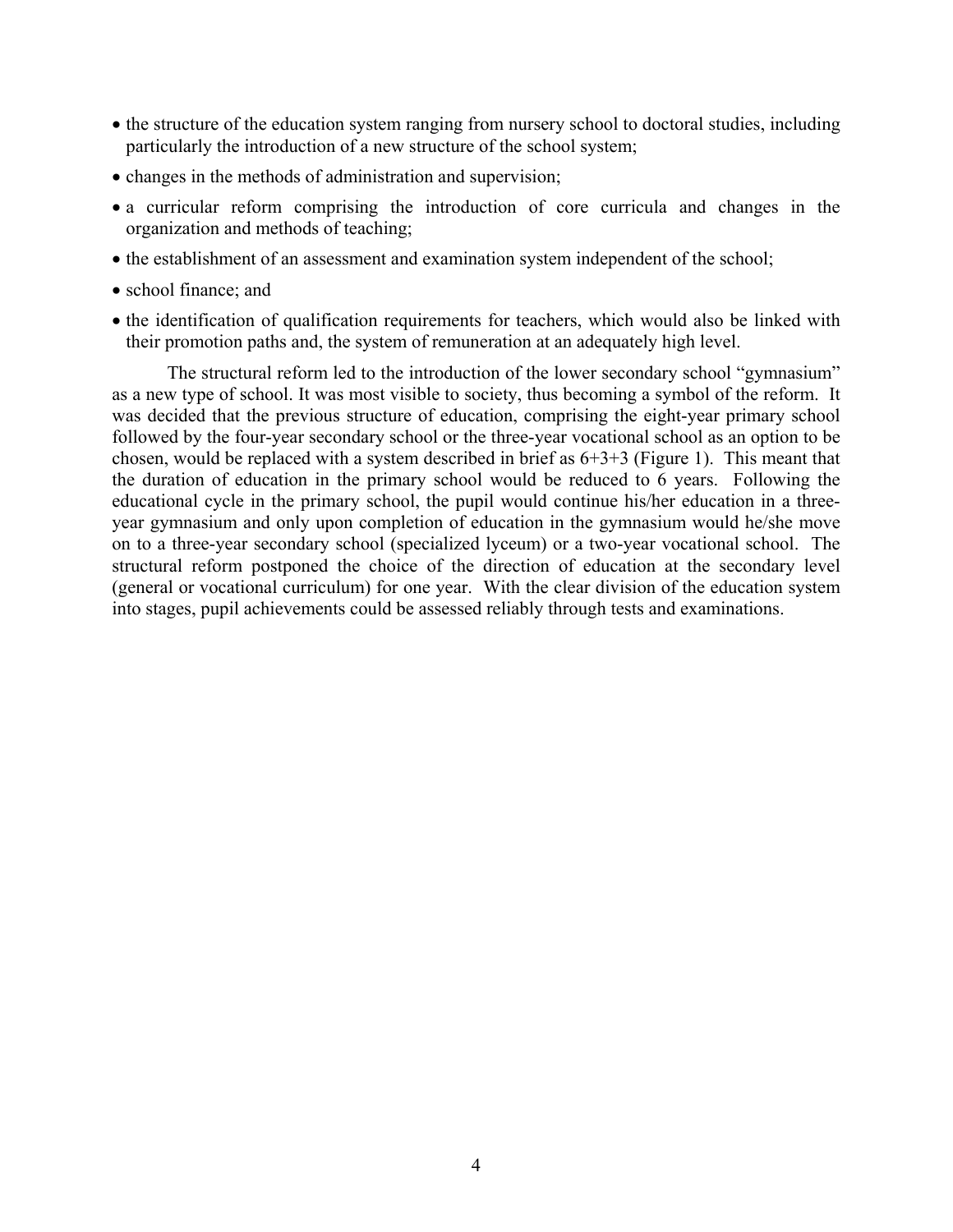| Before the reform of 1999 |                      |                                                  |              |                  | After the reform of 1999 |                                                               |                               |                            |                       |                  |
|---------------------------|----------------------|--------------------------------------------------|--------------|------------------|--------------------------|---------------------------------------------------------------|-------------------------------|----------------------------|-----------------------|------------------|
| age                       |                      | grade                                            |              |                  | age                      |                                                               |                               |                            |                       | grade            |
| 6                         |                      | Zero class (primary schools or<br>kindergartens) |              | $\boldsymbol{0}$ | 6                        | Zero class (primary schools or kindergartens)                 |                               |                            |                       | $\boldsymbol{0}$ |
| 7                         |                      |                                                  |              | $\bf{I}$         | $\overline{7}$           |                                                               |                               |                            |                       |                  |
| 8                         |                      |                                                  |              | $\mathbf{I}$     | 8                        |                                                               |                               |                            |                       | $\mathbf{I}$     |
| 9                         |                      |                                                  |              | III              | $\boldsymbol{9}$         |                                                               | Comprehensive primary schools |                            |                       | III              |
| 10                        |                      |                                                  |              | IV               | 10                       |                                                               |                               |                            |                       | IV               |
| 11                        |                      | Comprehensive primary schools                    |              | V                | 11                       |                                                               |                               |                            | V                     |                  |
| 12                        |                      |                                                  |              |                  | 12                       |                                                               |                               |                            |                       |                  |
| 13                        |                      |                                                  |              | <b>VII</b>       |                          | <b>Final test</b>                                             |                               |                            |                       |                  |
| 14                        |                      |                                                  |              | <b>VIII</b>      | 13                       |                                                               |                               |                            | I                     |                  |
|                           |                      | <b>Entrance exam</b>                             |              |                  | 14                       | Comprehensive lower secondary schools<br>(gimnazjum) ISCED 2A |                               |                            | $\rm II$              |                  |
| 15                        |                      |                                                  | <b>Basic</b> | I                | 15                       |                                                               |                               |                            |                       | III              |
| 16                        | General<br>secondary | Secondary                                        | vocational   | $\mathbf{I}$     |                          |                                                               |                               | <b>Final exam</b>          |                       |                  |
| 17                        | schools<br>(liceum)  | vocational<br>schools                            | schools      | III              | 16                       | General                                                       | Profiled                      |                            | <b>Basic</b>          | $\mathbf I$      |
| 18                        |                      | (technikum)                                      |              | IV               | 17                       | secondary<br>schools                                          | general<br>secondary          | Secondary<br>vocational    | vocational<br>schools | $\mathbf{I}$     |
| 19                        | <b>Matura</b>        |                                                  |              | $\mathbf V$      | 18                       | <b>ISCED 3A</b>                                               | schools<br><b>ISCED 3B</b>    | schools<br><b>ISCED 3B</b> | <b>ISCED 3C</b>       | $\rm III$        |
|                           |                      | <b>Matura</b>                                    |              |                  | 19                       | <b>Matura</b>                                                 | <b>Matura</b>                 |                            |                       | IV               |
|                           |                      |                                                  |              |                  |                          |                                                               |                               | <b>Matura</b>              |                       |                  |

#### **Figure 1: Structure of the Polish Education System**

The reformers assumed that the gymnasia would allow Poland to raise the level of education particularly in rural areas where the schools were small. The new lower secondary schools would be larger (at least 150 pupils), well equipped, and employ teachers with adequate qualifications. Since the number of pupils in the school varies with the school-catchment area, the establishment of gymnasia involved, unavoidably, the reorganization of the school network. The structural reform did not cover nursery schools and did not result in the lowering of the compulsory school age (7 years).

The arguments given to justify the need for change were twofold. First, the new division of the school career stages would allow for better adjustment of teaching methods and curricula to the specific needs of pupils of various ages. Second, a structural reform would need to be linked with a curricular reform. Otherwise, conservative teachers resisting the reform may continue to teach their pupils – as they had for many years – following exactly the same patterns. However, a structural reform could hardly pass unnoticed. It would be difficult to teach the old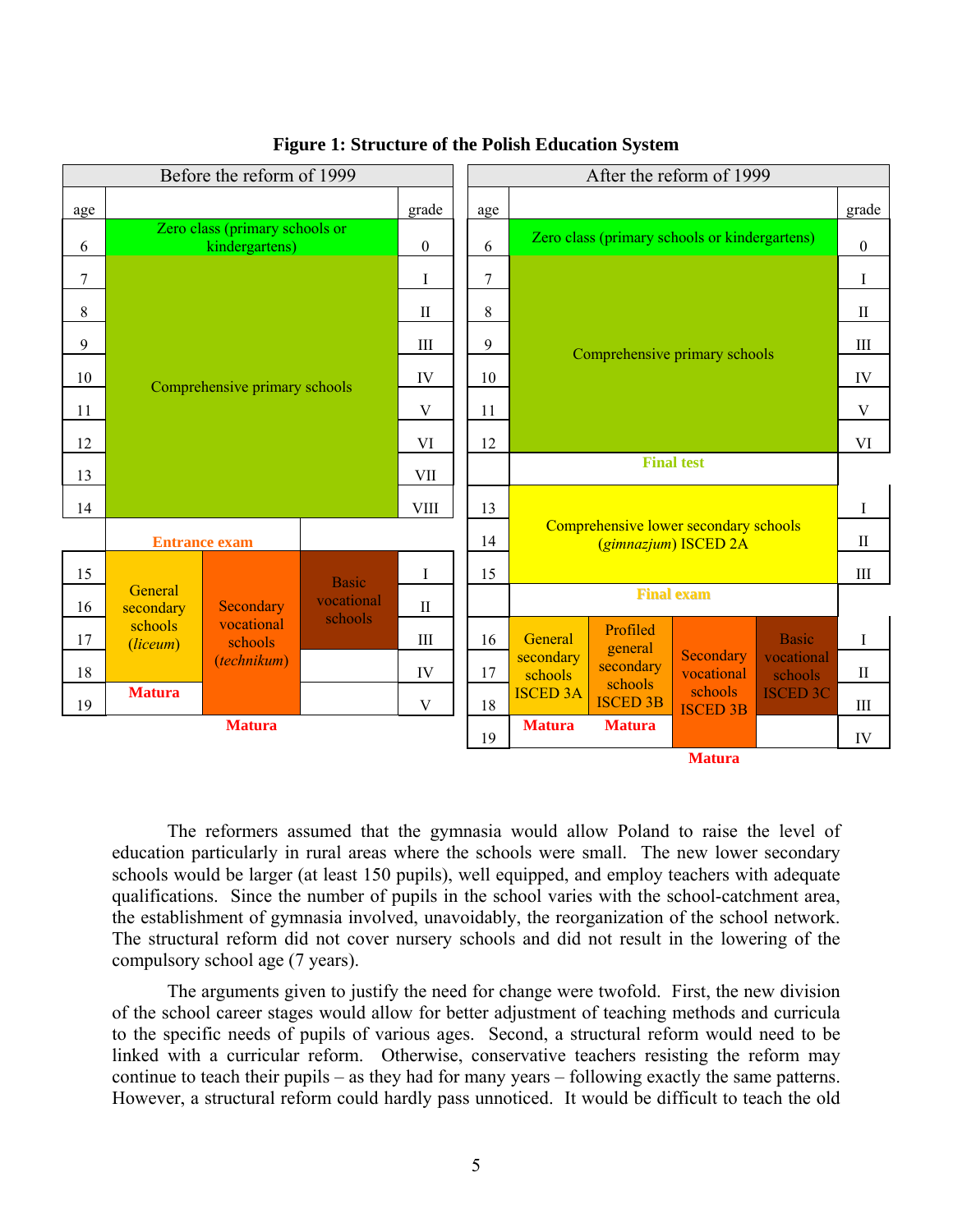way in a new school. Thus, the idea was to provide an impulse to deep reflection in the teacher community and to bring about actual changes in teaching contents and style.

After years of complaints of an overloaded curricula and disputes about possible ways forward, the decision was finally made to implement a concept of core curricula. The concept aimed to provide schools with an extensive scope of autonomy and responsibility; schools were to build their own curriculum within a pre-determined general framework while balancing three dimensions of education: acquiring knowledge, developing skills, and shaping attitudes. The curricular reform was designed not only to bring about change in the contents of school education and to encourage the introduction of innovative teaching methods, but above all to change the teaching philosophy and culture of schools. Instead of following instructions of the educational authorities passively, teachers were expected to come up with their own teaching styles that would be best suited to the needs of their pupils. Teachers were thus faced with entirely new tasks.

The introduction of a curricular reform based on a deep decentralization required that a system for the collection of information and the monitoring of the education system be implemented simultaneously. It was, therefore, decided that common compulsory tests assessing pupil achievements should be organized at the end of the primary cycle and at the end of the lower secondary cycle (both administered for the first time in 2002). Schooling would culminate with the *matura* examination taken upon completion of the upper secondary education. All these examinations were to be organized, set and corrected by the central examination board and regional examination boards, new institutions to be set up as part of the reform. The *matura* was administered for the first time in 2005. The results of the primary school test do not affect the students' schooling career, as the completion of the cycle does not depend on the results. The score earned on the gymnasium final exam is taken into account together with the final marks in the selection process for upper secondary schools.

It is important to note that the age cohorts covered by PISA in 2000, 2003 and 2006 have been affected by the introduction of the reform in different ways (Figure 2). The first group (2000) was not affected by the reform. The group that was 15 years of age in 2003 and was covered by the second cycle of PISA started their education in primary school in the former system but attended the gymnasium, which was part of the new structure (the flagship of the reform). They did not take the final test in the sixth grade of primary school. The test was for the first time administered in 2002, when they were already gymnasium students. Finally, the group covered by PISA 2006 has attended reformed schools. They took the primary school final test in 2003 and were prepared for the final gymnasium exams a few weeks after PISA was administered in 2006.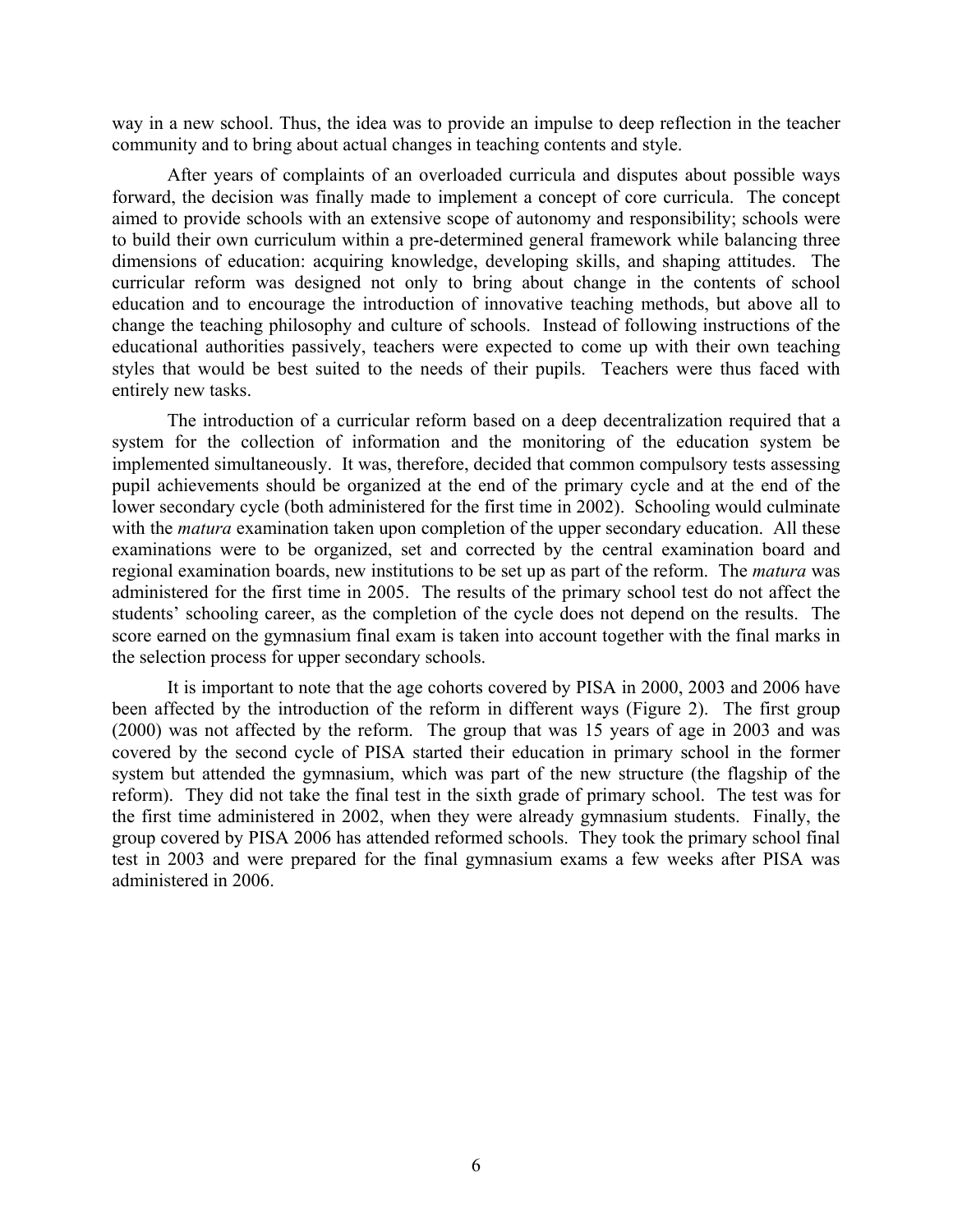

The group covered by PISA 2000 consisted of the first grade students of the pre-reform secondary schools: general lyceum (one had to pass an entrance exam to enter), secondary vocational school and basic vocational school (with very low prestige). The results of PISA 2000 in Poland showed huge variations among schools, which was not surprising at all, as the pre-reform system was based on a strong selection of primary school leavers. However, the group covered by PISA 2003 (and PISA 2006) consisted of students of the last (third) grade of compulsory gymnasium. Not surprisingly, the results showed smaller variations among schools and larger ones among students within schools.

Among the PISA 2000 participants, only students of lyceums and some secondary vocational schools had a previous experience of taking a written entrance exam. The others had no experience at all. Actually, the lyceum entrance exam was not a test. It consisted of two parts: Polish language (written essay) and mathematics (solving five slightly complicated but standard problems). The first national final tests after primary school and gymnasium were carried out in 2002. At that time, the group of PISA 2003 were in the second grade of gymnasium, so they did not take the final primary school test; however, the PISA 2006 group were then still in primary school (the fifth grade) so they took the full set of the new external exams. PISA 2000 was, for most Polish students covered by the survey, the first experience in writing a test-item exam. PISA 2003 participants, although not having written an actual test-item exam, had had some previous experience due to the preparation (mock exams introduced by their teachers) for their upcoming final gymnasium exams. PISA 2006 participants were very well acquainted with doing tests. They took the final primary school test and had three years of preparation for the gymnasium exam. Konarzewski (2004) shows that teachers considered seriously the results of the 2002 final exams (the first ones ever). In fact, one-third of a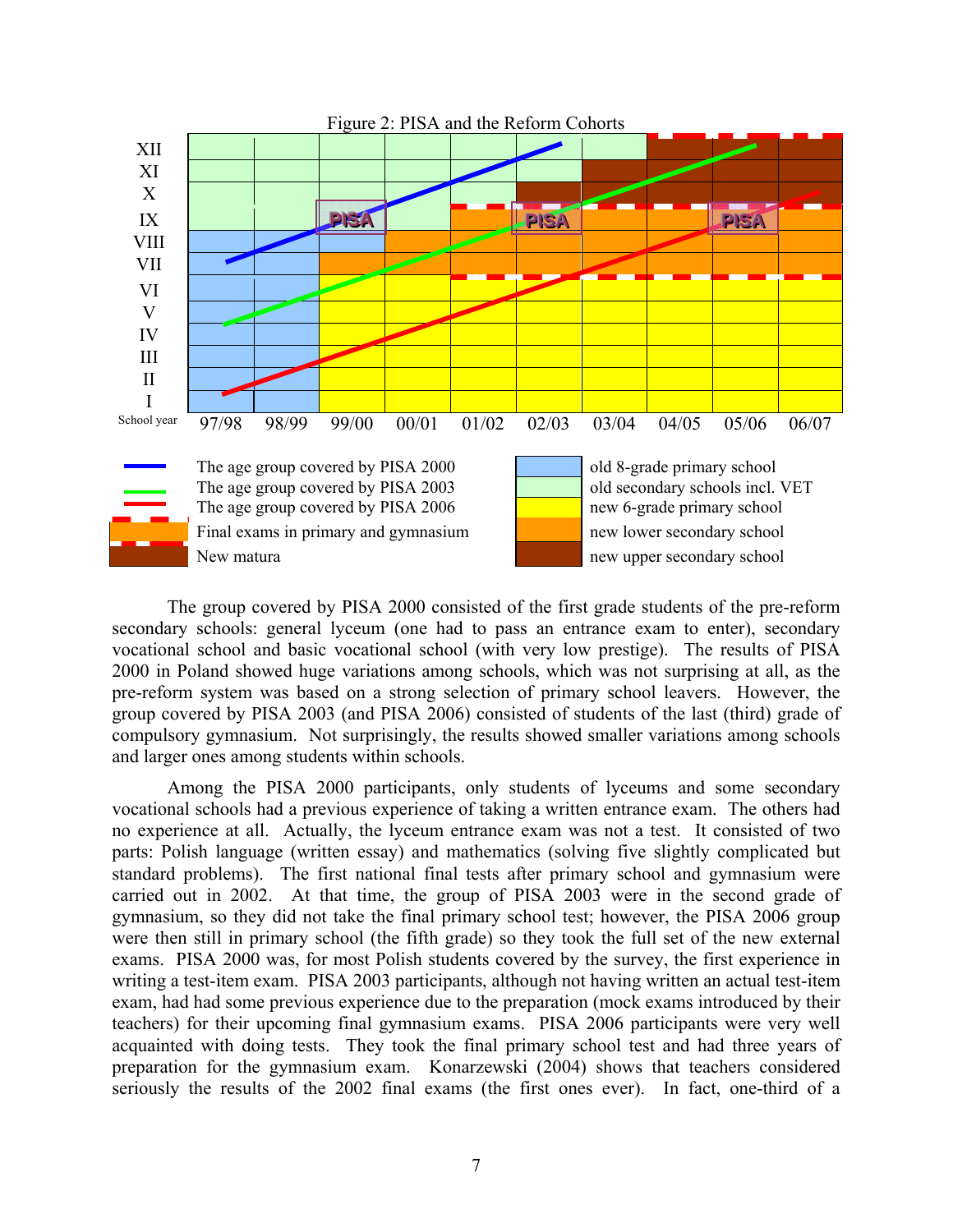representative sample of teachers declared to have introduced changes in their teaching to acquaint students with test requirements. This aspect was also taken into account while choosing textbooks and other supporting teaching materials. To find out if these changes could have influenced the PISA results one should compare the scope (content) of both PISA and gymnasium exams. It should be noted that 26 percent of the teachers expressed the opinion that the unsatisfactory results of their students were not caused by their poor knowledge or low skills, but by their lack of experience in taking such tests. Therefore, teachers concluded that it was important to practice taking tests. Konarzewski (2008) shows that in literally all gymnasia, a substantial amount of time is devoted to solving test type tasks and doing mock exams. Approximately 5 percent of the respondents have changed their assessment schemes making them more test-like. In his conclusion, Konarzewski (2008) writes: "The test exam, being so predictable as ours, each year less and less measures the competences of gymnasium leavers but more and more the effort and time spent by schools on training students to do the exams."

#### **3. Relative Increase in Scores**

Improvements in student outcomes in Poland measured by PISA have been impressive. In math, Poland improved its score from 470 points in 2000, to 490 in 2003, and to 495 in 2006 (see Table 1). Reading has seen a steady improvement over time, from 479, to 490, to 508 in the latest round. In fact, in the first assessment Poland ranked below the OECD country average in reading. In 2003, Poland reached the OECD average. Moreover, by 2006, the latest assessment, Poland scores above average, ranking 9th among all countries in the world. In science, the scores are 483, 498 and 498.

|                       | 2000           |     | Table 1. Top To Reading over Thile, FISA<br>2003 |     | 2006          |     |
|-----------------------|----------------|-----|--------------------------------------------------|-----|---------------|-----|
|                       | Finland        | 549 | Finland                                          | 543 | Korea         | 556 |
| $\mathcal{D}_{\cdot}$ | Netherlands    | 537 | Korea                                            | 534 | Finland       | 547 |
|                       | Canada         | 535 | Canada                                           | 528 | Hong Kong     | 536 |
| 4                     | Hong Kong      | 532 | Australia                                        | 525 | Canada        | 527 |
|                       | Australia      | 528 | Liechtenstein                                    | 525 | New Zealand   | 521 |
| 6                     | Ireland        | 528 | New Zealand                                      | 522 | Ireland       | 517 |
|                       | New Zealand    | 526 | Ireland                                          | 515 | Australia     | 513 |
| 8                     | Japan          | 525 | Sweden                                           | 514 | Liechtenstein | 510 |
| 9                     | United Kingdom | 524 | Netherlands                                      | 513 | Poland        | 508 |
| 10                    | Korea          | 522 | Hong Kong                                        | 510 | Sweden        | 507 |

Table 1: Top 10 Reading over Time, PISA

#### **4. Hypotheses for Explaining Change over Time**

Several factors could explain these changes; however, it is hard to say whether there any causal relationships. In other words, in most cases validity of given explanations is doubtful. The claim of this paper is that many statistics produced from PISA are not fully comparable across years if specific empirical questions are to be answered. If one is interested in international comparisons to assess the effectiveness of countries' educational policies then only samples equivalent in a distribution of important student and family characteristics could be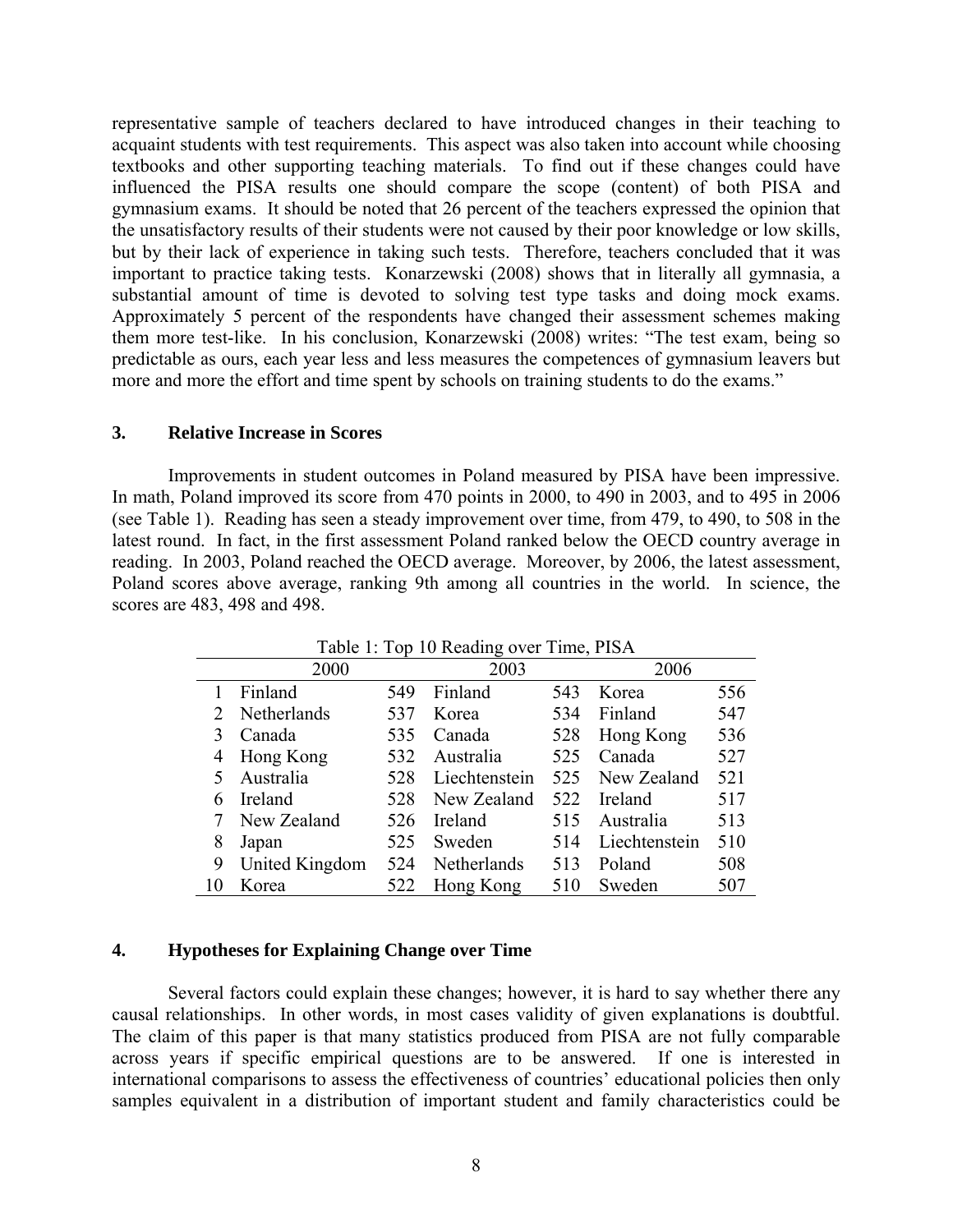compared. To give an example, if countries differ in a distribution of parental education which strongly affects student outcomes, then it is not valid to compare mean performance in these two countries to conclude whether one has more effective education policy than the other. Most likely the difference in mean performance depends more heavily on the difference in parental education than on the policy itself. Thus, any comparison on unadjusted samples could be policy irrelevant or unhelpful. Similarly, if one wants to compare achievement levels in a particular country in different years, then one needs to adjust samples to make them fully comparable. While PISA organizers try to maintain sampling schemes that are the same in all countries and years, it is difficult to preserve similar samples across time, especially when the school system changes.

*Not all transition countries improved over time*. Among participating countries in Eastern Europe, Poland is one of the best performers, with a solid improvement over time. Figure 3 shows the performance of the five Eastern European countries that participated in all three rounds of PISA. Poland is the only country with consistent improvement over time. In fact, among the five that participated in all three rounds of PISA, only Latvia and Poland improved over time. Latvia started at a lower point than did Poland and its performance over time is impressive. However, unlike Poland, in reading Latvia improved between 2000 and 2003, but slightly declined between 2003 and 2006.

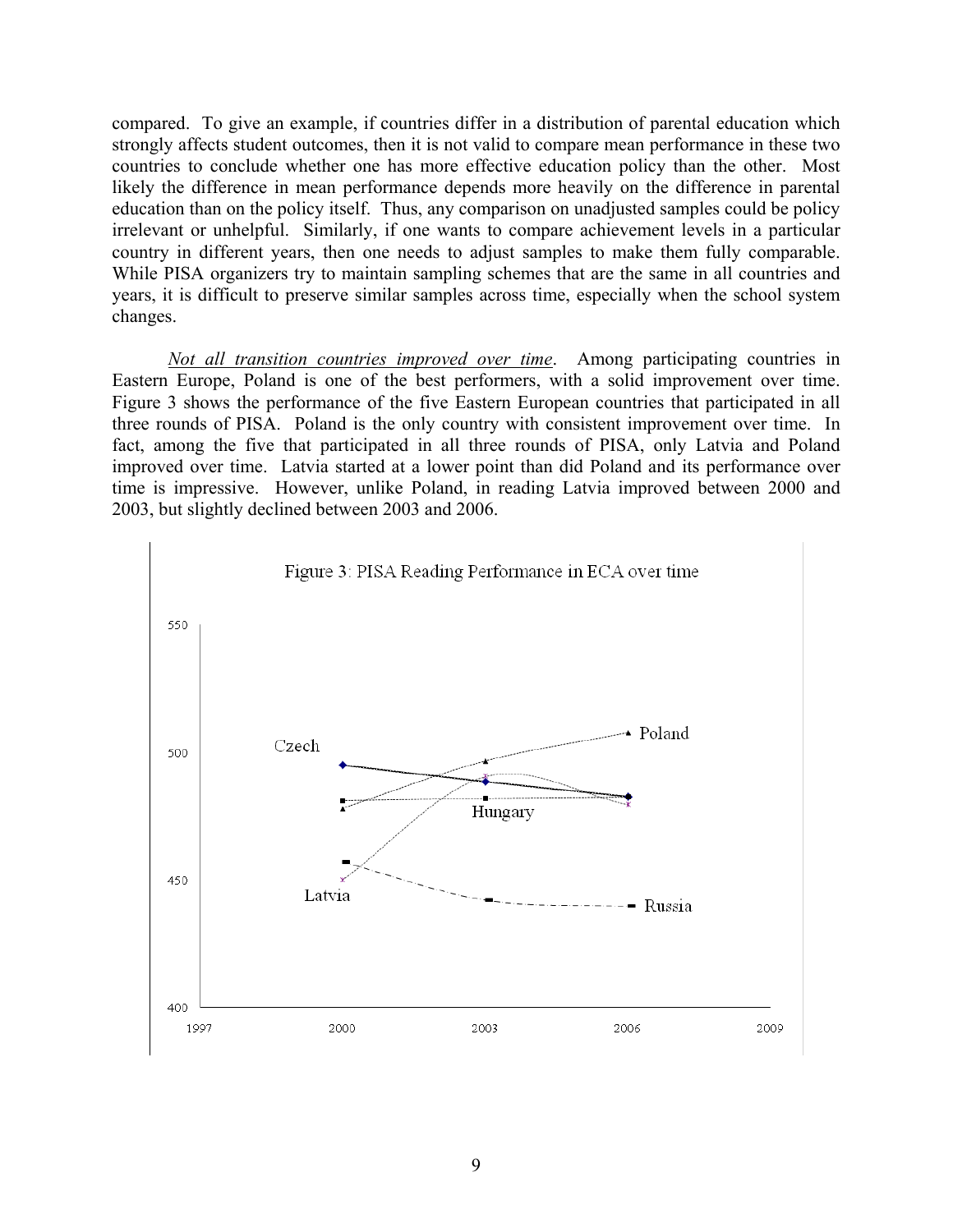*Reform led to improvement – through delay of vocational, more education-relevant inputs (hours, motivation, better teachers, etc.)*. This paper concentrates on Poland. It tries to recognize differences between the country's samples collected in 2000, 2003 and 2006. Unadjusted score distribution is compared across years. After this purely descriptive analysis some adjustments to make samples more comparable are proposed and semi-parametric methods are employed to produce equivalent score distributions. Finally, the differences-in-differences method is applied to test whether extension of general comprehensive education was the main reason for score improvement over time.

*Students are more accustomed to taking tests and teachers are preparing students for tests*. Rigorous academic testing was not the norm prior to the 1999 reforms. Soon after the reforms tests became more important and regular. This exposure to assessments may have prepared students, thus making them better "test takers."

# **5. Empirical Methods and Data**

We test whether the reform – more specifically the change in the structure of the school system – led to the improvement in test scores, through the delay of vocational education. Our main approach is based on propensity score matching and reweighting. Assume that one wants to compare survey results that are directly non-comparable because of differences in the distribution of observable characteristics. Then one can calculate conditional expectations based on these characteristics and use them to calculate the difference of interest. However, when the number of distinct values of important covariates is high or some of them are continuous, then any comparisons of this kind become problematic. This is known as the "curse of dimensionality." To resolve this problem propensity score matching methods were proposed by Rosenbaum and Rubin (1983). They showed that instead of using multiple covariates one can use the *propensity score* that reflects the probability of being sampled to one of the groups conditional on covariates. Originally, propensity score matching methods were applied to solve selection problems but in recent applications they were also used to adjust statistics across datasets (see Tarozzi 2007). Similar methods were also applied earlier to compare whole outcome distributions before and after reweighting based on observable individual characteristics (DiNardo, Fort and Lemieux 1996). In this paper, when comparing whole distributions of student achievement, we use simple propensity score weight adjustment. The counterfactual outcome distribution is obtained using kernel density estimators with weights given by:

$$
w = \frac{1 - \Pr(\text{Depvar} = 1)}{\Pr(\text{Depvar} = 1)}
$$

Tarozzi (2007) argues that such reweighting produces comparable outcome distributions. *Depvar*=1 is defined as being in a sample of interest ("target" sample), which in our case means the sample of PISA students in 2000. *Depvar* equals 0 for students sampled in 2003 or 2006, depending on a comparison made. Conditional probabilities are estimated using logit regression with a set of student and family characteristics defined in the same way in all waves of the PISA survey (recoded to have similar categories). Additionally, we considered sample weights that are of importance when one wants to make inferences about population effects. PISA survey design was accounted for by multiplying propensity score weights and survey weights.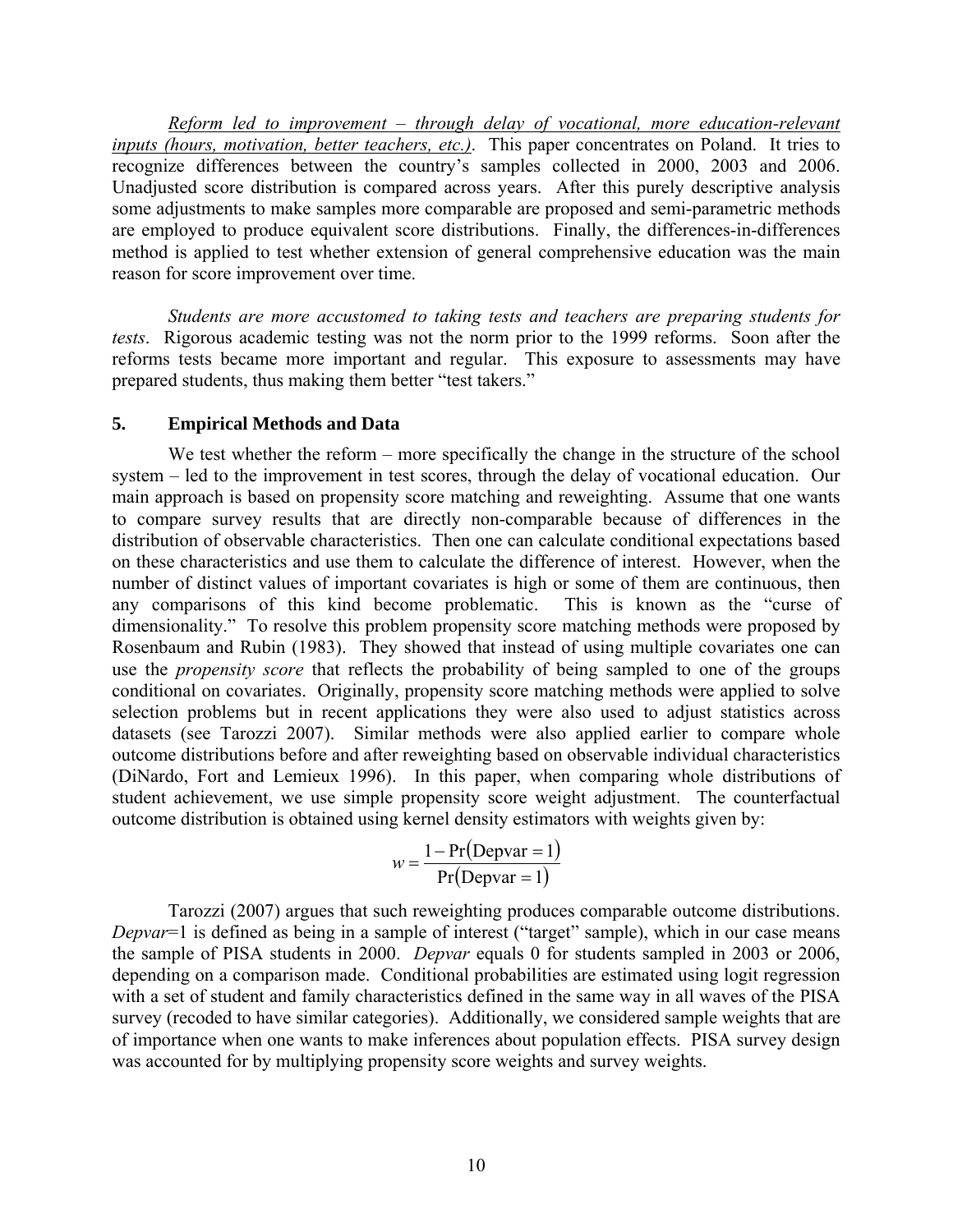As covariates we used gender, age, mothers and father's education, the highest value of the International Socio-Economic Index among parents, number of books at home, and grade. Usually, researchers also control for immigrant status; however, there is a negligible number of migrants in the Polish sample. Missing data were imputed using the multiple imputation approach (Royston 2004). Results without any imputation were qualitatively similar, while less precise because of smaller sample sizes.

#### Estimates of score change for students in different tracks

Reweighting produces factual and counterfactual distributions, which are balanced in observable characteristics and can be compared across survey cycles. However, it is clear that the performance of Polish students could change for other reasons besides the introduction of comprehensive schooling. The education reform of 1999/2000 modified not only school structure but also curriculum, teacher compensation and many other things. Thus, the test score change cannot be solely attributed to the replacement of old-type tracks in secondary schools by lower secondary schools for 15-year-olds.

To deal with that, our strategy is to assess how the extension of obligatory comprehensive education by one year affected the performance of students in different tracks. More specifically, we are interested in whether students who were in old-type vocational schools in 2000 would have similar scores in 2003 or 2006 in newly established lower secondary comprehensive schools. That could be investigated by matching vocational school students from 2000 with their counterparts in 2003 and 2006. This way an estimate of performance change for students sharing characteristics common in each track can be obtained. Having that, we look at the differential impact of the reform for students who were in different tracks in 2000. The change for vocational school students minus the change for general (or mixed vocationalgeneral) school students could be attributed mainly to the introduction of lower secondary schools. The point is that without the reform 15-year-old students in vocational schools would not have the opportunity to study in general programs; however, students in other tracks had this opportunity despite the reform. Students from general tracks can serve as a control group and the difference in a simulated score change for them and for the former vocational schools students could be attributed to the postponing of vocational education by one year.

Our approach to estimate the differential score change is similar to the differences-indifferences (DD) method. This method compares outcome change in the group of interest (treatment group) with similar change in the control group. DD estimates of treatment effect take into account trends in the whole population that equally affect both groups. In our case, we calculate the difference between the achievement of students in vocational schools in 2000 and similar students in 2003 or 2006, and we subtract it from the difference between scores of secondary general track students in 2000 and their counterparts in 2003 or 2006. Assuming that we are able to match similar students across waves of the PISA study, we can estimate how the reform affected students who without the reform would still be in vocational schools.

To define it formally, we use treatment evaluation nomenclature (see Lee 2005). The treatment is defined as being a 15-year-old student in vocational secondary school (*szkoła zawodowa*) in 2000. The control group is defined as 15-year-olds in general (*liceum ogólnokształcące*) or mixed general-vocational (*technikum*) secondary schools. We have to construct counterfactual groups of students from 2003 or 2006 samples based on their observable characteristics. A crucial assumption is that these observable characteristics constitute the main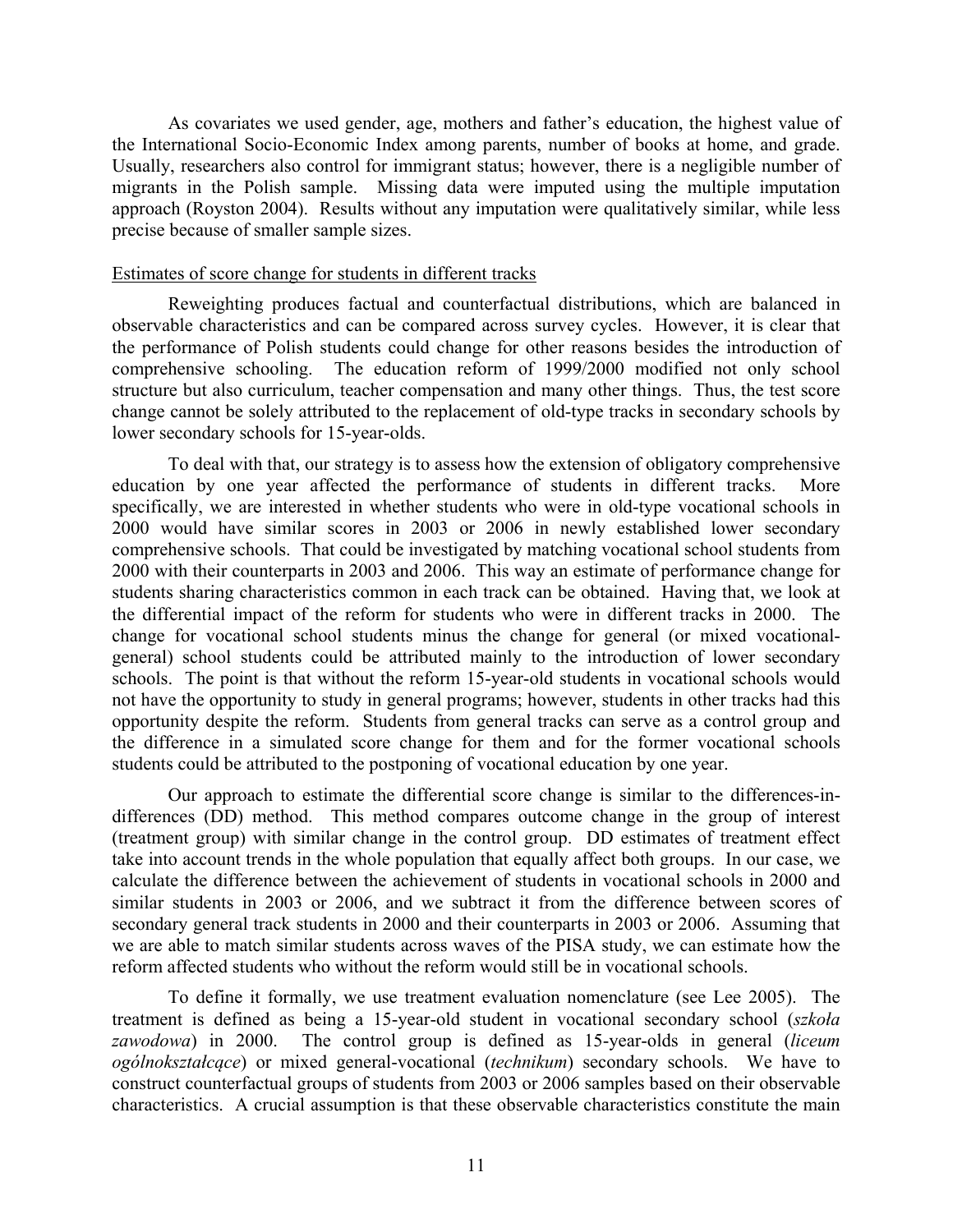factors explaining differences in student achievement across treatment groups. This assumption is called "selection on observables" in the econometric evaluation literature. Having in mind that PISA collects a rich set of background characteristics, which are strong predictors of student performance, we believe that this assumption is fulfilled and our approach is valid.

Let  $Y_{it}$  be an outcome of an *i*-th individual in time  $t=0,1$ . We assume that some individuals were exposed to the treatment between  $t=0$  and  $t=1$ , and write  $D_{it}=1$  if an *i*-th individual was exposed to the treatment. In the rest of the paper we drop individual argument *i* for simplicity. The differences-in-differences model is given by:

$$
\alpha = \{ E(Y_1 \mid D_1 = 1) - E(Y_0 \mid D_1 = 1) \} - \{ E(Y_1 \mid D_1 = 0) - E(Y_0 \mid D_1 = 0) \}
$$

A crucial assumption in this model is that a difference between transitory shocks in time *t*=0 and *t*=1 is mean independent of the treatment (see Abadie 2005; Heckman, Ichimura and Todd 1998). It means that without the treatment the average outcome for the treated would experience the same change as the average outcome for the controls (or untreated). That assumption could be demanding if groups differ in important characteristics. Thus, usually conditional differences-indifferences estimator is employed which controls for the set of covariates:

$$
\alpha_{X} = \{E(Y_1 \mid X, D_1 = 1) - E(Y_0 \mid X, D_1 = 1)\} - \{E(Y_1 \mid X, D_1 = 0) - E(Y_0 \mid X, D_1 = 0)\}
$$

The crucial assumption here is that quasi-experimental groups differ only by observable covariates and this condition eliminates any bias caused by this. Typically, the differences-indifferences model is estimated using simple regression analysis when any characteristic one wants to control for could be entered into the equation and interacted with time and treatment (Meyer 1995; Gruber 1994). Another approach is to balance covariates across groups to make them more comparable, which can be achieved through matching methods (Rosenbaum and Rubin 1983; Heckman, Ichimura and Todd 1998).

In our case, we need to find counterparts for the treatment and control groups in 2000 among students in lower secondary schools in 2003 or 2006. This can be achieved with matching methods where counterfactual  $t=1$  scores are constructed using scores of students with similar characteristics to those observed in  $t=0$ . Usually, matching methods are used to make control and treatment groups more comparable assuming that we have the same observations in each group in  $t=0$  and  $t=1$ . In our case, we do not want to adjust for dissimilarities among treatment and control groups. We know that students who were in vocational schools differed from those in general schools but we are interested whether moving students from different tracks, who differ by assumption, into the one-type comprehensive lower secondary schools affected them similarly. Matching in our case is used to adjust in time by drawing comparable groups from 2003 or 2006 samples, not for adjustments across quasi-experimental groups.

As already mentioned, when dimension of *X* is high, then exact matching on covariates is not possible (the "curse of dimensionality"). In this case, individuals can be matched on onedimensional propensity score  $P = P(D=1|X)$ , where *D* again indicates treatment and *P* reflects the conditional probability of being treated (see Rosenbaum and Rubin 1983). However, as we noted above we have to balance covariates not between treatment and control groups, which differ by assumption, but between waves of the survey. Only in 2000 were students *treated*, which means they were separated into different types of secondary schools. After the reform, in PISA 2003 and PISA 2006, all students were in lower secondary comprehensive schools. Nevertheless, one can draw from 2003 and 2006 samples to find good matches and construct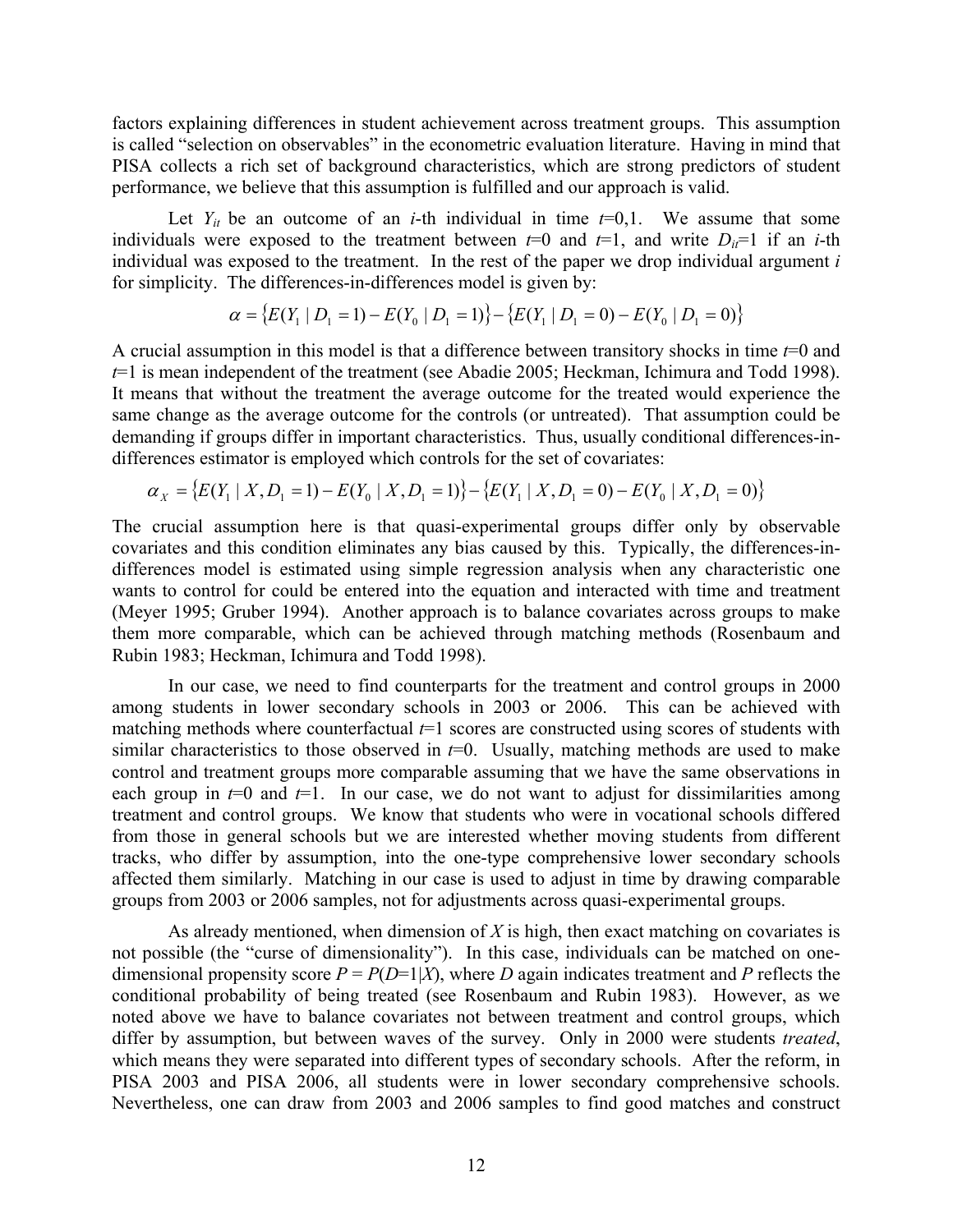reference groups for students tested in 2000. We match using propensity score  $P^{2000}$  = *P*(*T*=2000|*X*), reflecting the propensity to be in the PISA 2000 sample. Two propensity scores need to be estimated. One measuring a propensity of being in a vocational school in 2000 for students tested in 2003 or 2006, and the other for being in a general (or mixed vocationalgeneral) school in 2000 for students tested in 2003 or 2006. Thus, we have the propensity score for treated units (vocational school students)  $P_T^{2000}$  and the propensity score for controls  $P_C^{2000}$ (students in other tracks), both reflecting the propensity of being sampled in 2000 for students sampled in 2003 or 2006.

Let us now define  $Y<sup>1</sup>$  as the score of students separated into tracks in secondary schools in 2000 and  $Y^0$  as the score for students tested in 2003 or 2006. Now, the DD estimator could be defined by:

$$
\alpha_{DD} = \left\{ E(Y^1 \mid D=1) - E(Y^0 \mid P_T^{2000}, D=1) \right\} - \left\{ E(Y^1 \mid D=0) - E(Y^0 \mid P_C^{2000}, D=0) \right\}
$$

In this equation  $E(Y^1 | D = 1)$  and  $E(Y^1 | D = 0)$  are directly observed in the data, but  $E(Y^0 | P_T^{2000}, D = 1)$  and  $E(Y^0 | P_C^{2000}, D = 0)$  have to be constructed from 2003 or 2006 PISA samples using propensity scores. We first estimate the performance change for students in each type of secondary school in 2000 and their matched counterparts in 2003 or 2006. Then we compare these performance changes across students from different tracks. The difference between performance gains of students in the former vocational track and for students in other tracks is the differences-in-differences estimator of the impact of abolishing the vocational curriculum for 15-year-olds. This estimator reflects the causal impact of the reform under the crucial assumption that the score change for students in the general track would be the same without the reform. This assumption is not directly testable, however. For general track students the curriculum did not change in a fundamental way, while other changes affected them as much as they did other students.

Propensity scores were estimated using logit regressions. Two kinds of propensity score matching were then employed: nearest neighbor matching 1-to-1 matching and kernel matching. The first method matches to each treated observation one control observation with the closest value of the propensity score. The kernel method constructs values for matched counterparts by weighting control observations by their proximity in the propensity score to the treated observation, using a kernel function (we used Epanechnikov kernel with bandwidth 0.6; see Becker and Ichino 2002 for details of the Stata procedure used). In both methods a common support restriction was imposed, which means that if propensity score distribution does not overlap at the bottom or top of the distribution, then observations with extreme propensity score values will not be considered. This restriction rarely affects the results in our case, but guarantees that proper matches were drawn from the 2003 and 2006 samples.

Finally, we need to decide which covariates to balance across surveys or use to draw counterparts of 2000 students in different tracks from 2003 and 2006 data. An obvious limitation here is availability of control variables which are identically defined across waves of PISA. Fortunately, PISA collects crucial variables reflecting student socio-economic background, including the HISEI index (highest of mother or father international socio-economic index), mother and father ISCED education level, and number of books at home; in addition, student gender, age, grade they attended at the time of PISA survey, and family structure, were also used as covariates. Some of these indicators, mainly HISEI index, parental education levels, and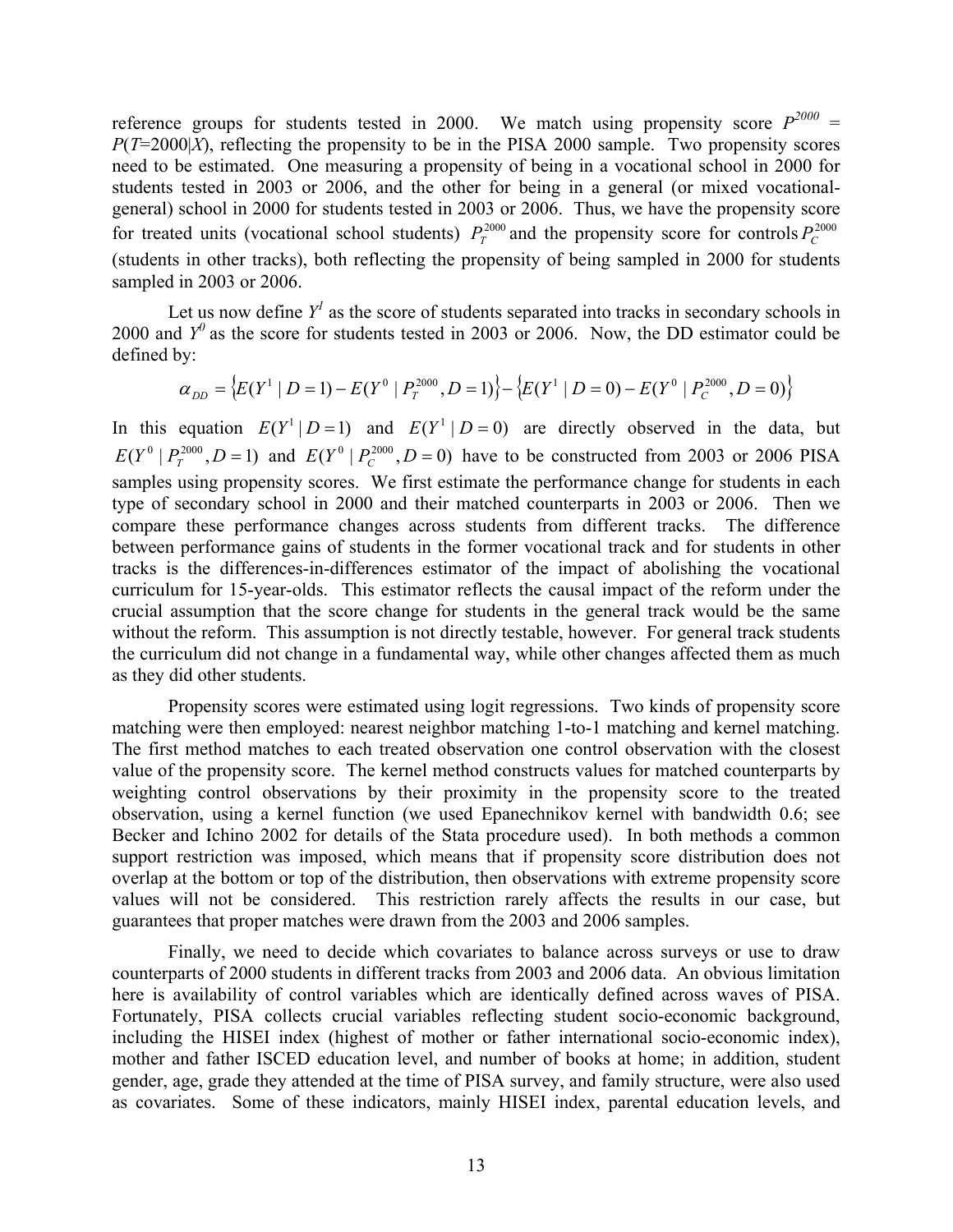family structure, have a small number of missing observations. To keep the sample size and performance distribution untouched by the matching exercise, missing values for matching covariates were imputed through multiple imputation models (Royston 2004).

We use the Poland's data from the OECD's Program for International Student Assessment (PISA), an internationally comparable standardized student test conducted every three years to test reading, mathematics and science achievement of 15-year-olds. PISA assesses and compares student achievement based on a standardized and highly reliable framework. It assesses the knowledge and skills essential for full participation in society and the world of work. It is conducted near the end of compulsory education. In all cycles, the domains of reading, mathematical and scientific literacy are covered not merely in terms of mastery of the school curriculum, but in terms of important knowledge and skills needed in adult life. This makes the PISA framework attractive as a basis for international comparisons.

The detailed description of the assessment framework, cautious procedures of translation and supervision of country specific implementation, and careful calibration of student scores based on response item theory and collected background variables all support the view of PISA as a valid framework for international comparisons of student achievement. Depending on population and country involvement there are approximately 2,500 to nearly 30,000 students tested in each participating country. The survey is realized as a representative to the population of interest with a two-stage stratified sample with random sampling of schools and within each school. Survey weights are provided by the organizers that reflect the different probabilities of schools and students to be sampled (OECD 2001).

The PISA survey has a complex structure, similar to methods commonly used in other educational surveys such as the International Association for the Evaluation of Educational Achievement's (IEA) Trends in International Mathematics and Science Study (TIMSS) and Progress in International Reading Literacy Study (PIRLS), or the United States' National Assessment of Educational Progress (NAEP), with sampling conducted with different probabilities in two stages within separate strata. This complexity should be taken into account by using probability weights when calculating point estimates and by adjusting for clustering and strata design when estimating standard errors. However, there is little advice in the literature on how to account for survey design in matching methods (see Zanutto 2006, for example, of analysis with survey weights and stratification matching). In our case, we used survey weights when calculating average outcomes for the treated students in PISA 2000. This way the results are representative for the population of 15-year-olds in 2000. Also, students are answering a randomly assigned groups of test items (so-called booklets), but responses are put into one common scale using psychometric models. The performance of each student is reflected by five plausible values which give equally probable performance scores for individuals. Plausible values should not be used to judge individual performance but provide unbiased estimates of achievement for whole populations of interest. Each analysis should be repeated five times with each plausible value used once to take into consideration measurement error in student performance. We follow this strategy in this paper by repeating each analysis five times, once with each plausible value of reading performance. When using the multiple imputation method, we imputed missing values once for each plausible value and then repeat any estimation five times, once with each dataset containing one plausible value and imputations obtained with this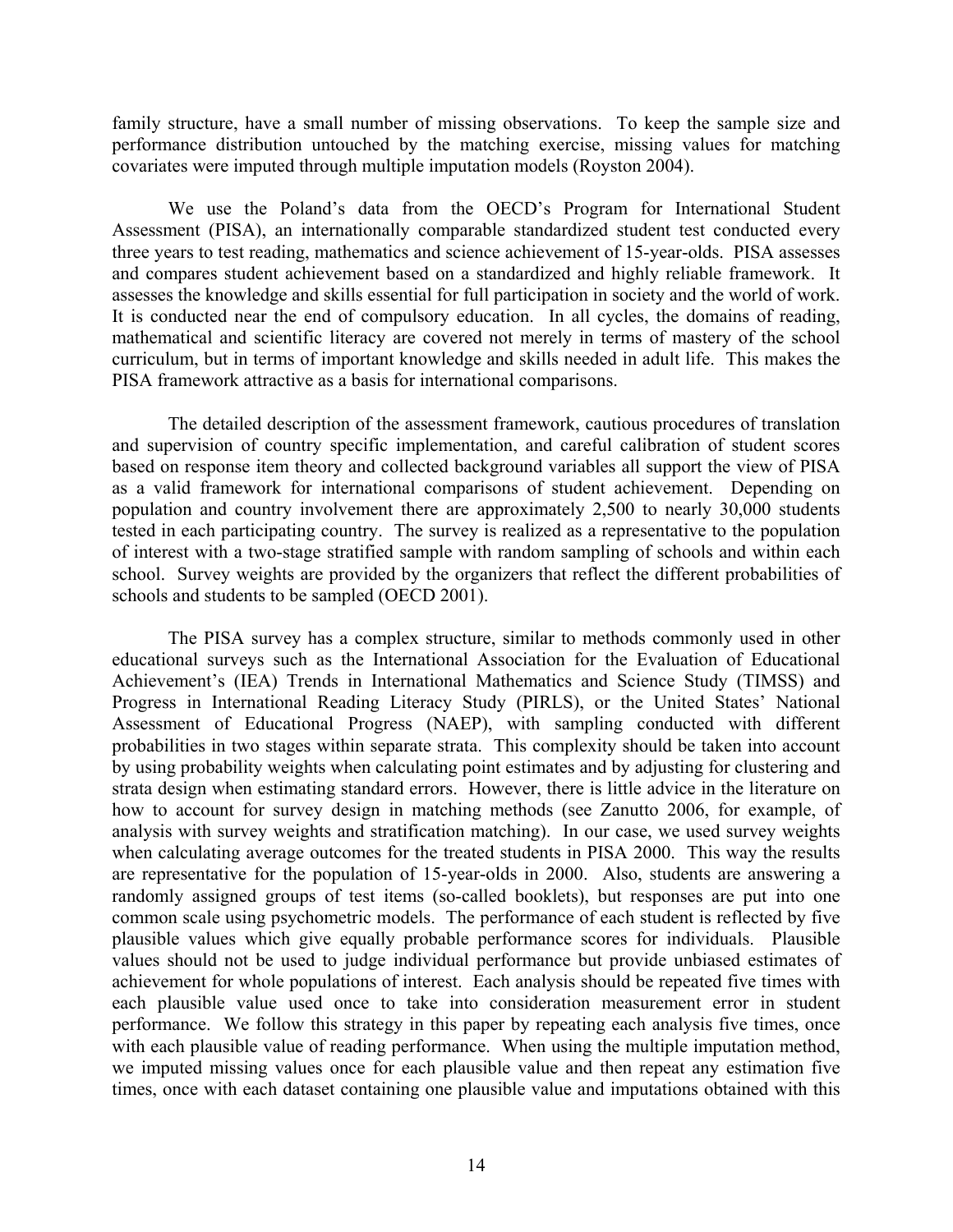plausible value. That should guarantee that all imputation errors, one in plausible values and the others in imputed covariates, will be taken into account (see OECD 2002, 2005). The final set of variables from the PISA dataset used in this analysis are re-sampling replicate weights used in the calculation of standard errors. Intra-cluster correlation violates an assumption needed for the unbiasedness of the analytical method of calculating standard errors based on the variation of the sample. Re-sampling methods such as bootstrapping, Jackknifed Repeated Replication and Balanced Repeated Replication serve as alternative means of calculating standard errors. These methods calculate sampling variance by re-sampling the same sample to mimic re-sampling of the original population. Replicate weights are alternative sample weights which represent a subsample based on the original sampling design. PISA provides replicate weights compatible with Fay's adjusted Balanced Repeated Replication. These weights were constructed to reflect the sampling design including any country specific modifications, as well as non-response by students or schools (OECD 2002: 89-98). Standard errors were obtained by the BRR method. In our case, the additional benefit of using BRR weights is that these were produced by survey organizers who used confidential information not available for external users.

#### Decompose Change over Time

A simple decomposition analysis is undertaken in order to attempt to explain one of the possible pathways be which the reform may have led to improved student achievement. We decompose reading scores over time PISA 2000 and 2006 to explain to what extent the increase in scores is due to changes in characteristics and what proportion is due to changes in returns to characteristics. A simple education production function is estimated (Hanushek 1986, 2002; Todd and Wolpin 2003; Glewwe 2002), which relates various inputs affecting student learning to measured outputs, the PISA standardized reading test score. Past empirical research does not always agree on which school and family inputs improve children's achievement. Examples are the disagreements found on the role of schooling inputs such as class-size, teacher experience, teacher education and mother's employment. Nevertheless, although a child's achievement is inherently individual in nature, a large body of evidence points to the existence of persistence effects in educational achievement across generations (Fertig 2003; Fertig and Schmidt 2002; Currie and Thomas 1999). Consequently, one must control for individual pupil characteristics as well as family background. Finally, one needs to control for characteristics on school environment as well as institutional arrangements. Evidence also suggests that socioeconomic and family background variables, such as parent's education and the number of books a child has, are very important determinants of test scores at early ages (Fryer and Levitt 2002). Therefore, we specify and estimate education production functions that relate students' achievement to individual, family and school inputs. We then proceed to decompose the over time test score gap into an explained component (accounting for student, family, and school characteristics) and an "unexplained" – or returns, or the efficiency by which the country is able to convert characteristics into student learning outcomes as measured by test scores – component, using the traditional Oaxaca (1973)-Blinder (1973) decomposition method.

 The model specification for the estimation of the production function for cognitive achievement is as follows:

$$
T_{ija} = T_a(A_{ija}, F_{ija}, S_{ija}) + \epsilon_{ija}
$$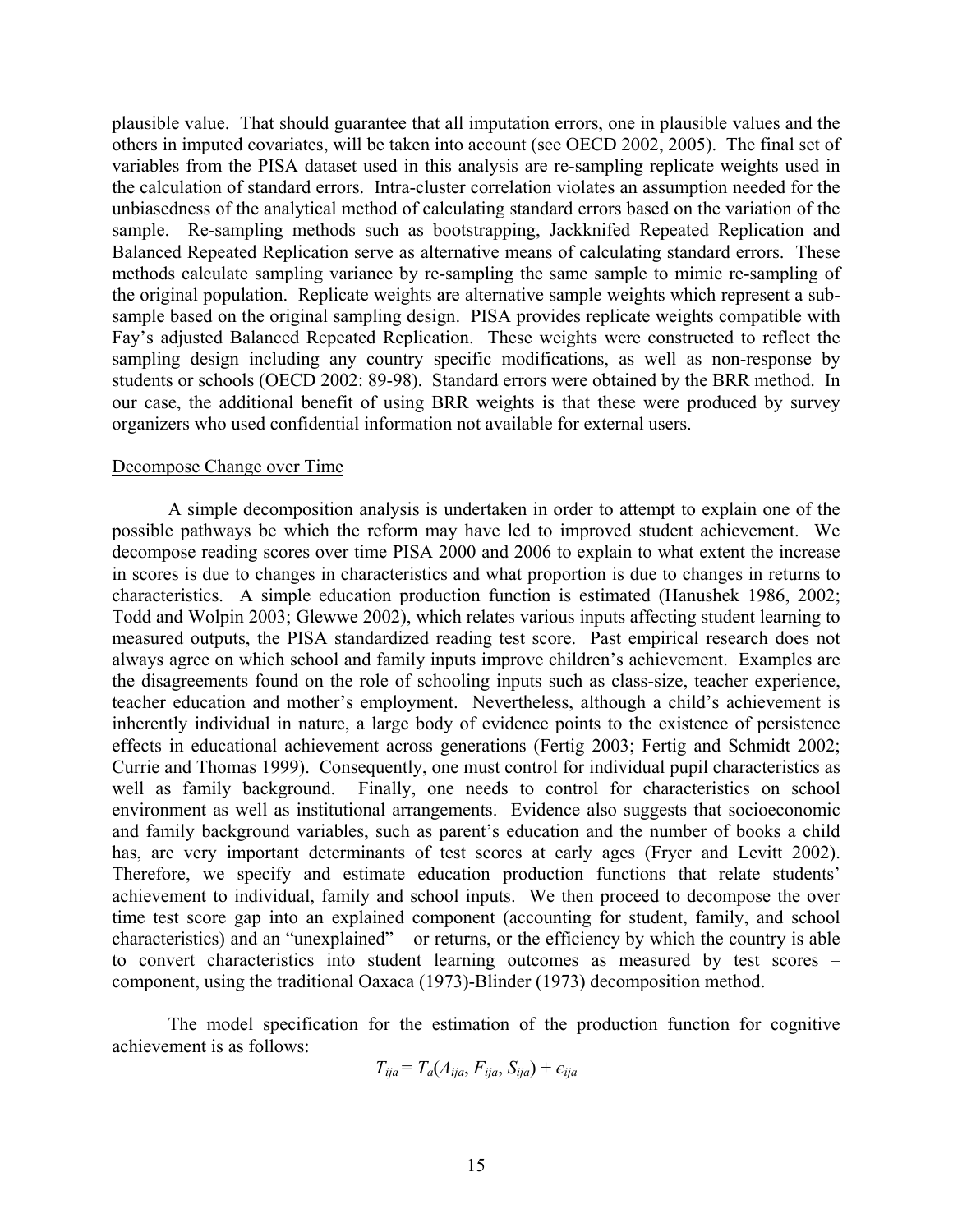where  $T_{ij}$  is the observed test score (from PISA reading) of student *i* in household *j* at time *a* (time of the test), *Aija* is a vector of individual, student, characteristics, *Fija* is a vector of parent inputs, *Sija* is a vector of school-related inputs, and *єija* is an additive error, which includes all the omitted variables including those which relate to the history of past inputs, endowed mental capacity and measurement error. The linear specification (after dropping subscript *a*) of the production function is given by:

$$
T_{ij} = \beta_0 + \beta_1 A_{ij} + \beta_2 F_{ij} + \beta_3 S_{ij} + \epsilon_{ij}
$$

where  $\beta_0$  to  $\beta_4$  are coefficients to be estimated. The standard procedure for analyzing the determinants of the test score differences over time is to fit equations between test scores and observed characteristics. The observed test score differential can be decomposed as:

 $T_{2006} - T_{2000} = (X_{2006} - X_{2000})\beta_{2006} + X_{2006}\beta_{2006} - \beta_{2000})$ 

where  $T$  is the standardized test score,  $X_i$  is a vector of student, family and school characteristics for the *i*th individual,  $\beta$  is a vector of coefficients and 2006, 2000 subscripts are identifiers of the PISA test score in reading in years 2000 and 2006; evaluated at 2006 prices.

The overall test-score increase can, therefore, be decomposed into two components: one is the portion attributed to differences in characteristics  $(X_{2006} - X_{2000})$  evaluated with the 2006 prices, or 2006 group performance  $(\beta_{2006})$ ; the other portion is attributable to differences in effects on performance  $(\beta_{2006} - \beta_{2000})$  of 2000 and 2006 students derived from the same characteristics. This second (unexplained) component, while more difficult to interpret in the present context compared to an earnings gap decomposition framework, can be assigned more than one interpretation. An obvious one is that the unexplained portion of the test score increase may reflect certain unobserved family characteristics that are correlated with achievement over time, possibly relating to household wealth. In addition, it may be that the different cohorts of students do not reap the same benefits from equivalent school and classroom resources. Finally, the differences in the returns may reflect the impact of changes over time based on past reforms that both increased school enrollments in Poland and contributed towards improving the quality of school inputs. Certain of the above coefficient estimates may be subject to biases. For example, if a school characteristic is correlated with unobserved family characteristics that influence achievement (such as family wealth and parents' motivation), the effect of attending a school with such characteristics may be biased. While test scores and individual and family information are at the individual level, school resources and other school-related inputs are at the school level. In choosing the estimation method, we recognize that observed test scores are expected to be correlated at the school level due to clustering effects. Therefore, the assumption that disturbances are independently and identically distributed with fixed conditional variance does not hold. The estimation method of OLS by cluster at the school level is used.

#### **6. Results**

In what follows, we focus on reading literacy as only performance in this domain is fully comparable across PISA cycles. Performance in mathematics can be compared across 2003 and 2006 only because the 2000 assessment framework was later modified. Science performance in 2006 cannot be related to previous cycles as the framework was completely changed in 2006. The results are presented for the whole sample and for the modal grade only, which is the  $9<sup>th</sup>$ grade in Poland. In PISA 2000, only the  $9<sup>th</sup>$  grade was sampled while in PISA 2003 and 2006 students from  $7<sup>th</sup>$ ,  $8<sup>th</sup>$  and  $10<sup>th</sup>$  grade were also sampled. The results suggest that students in non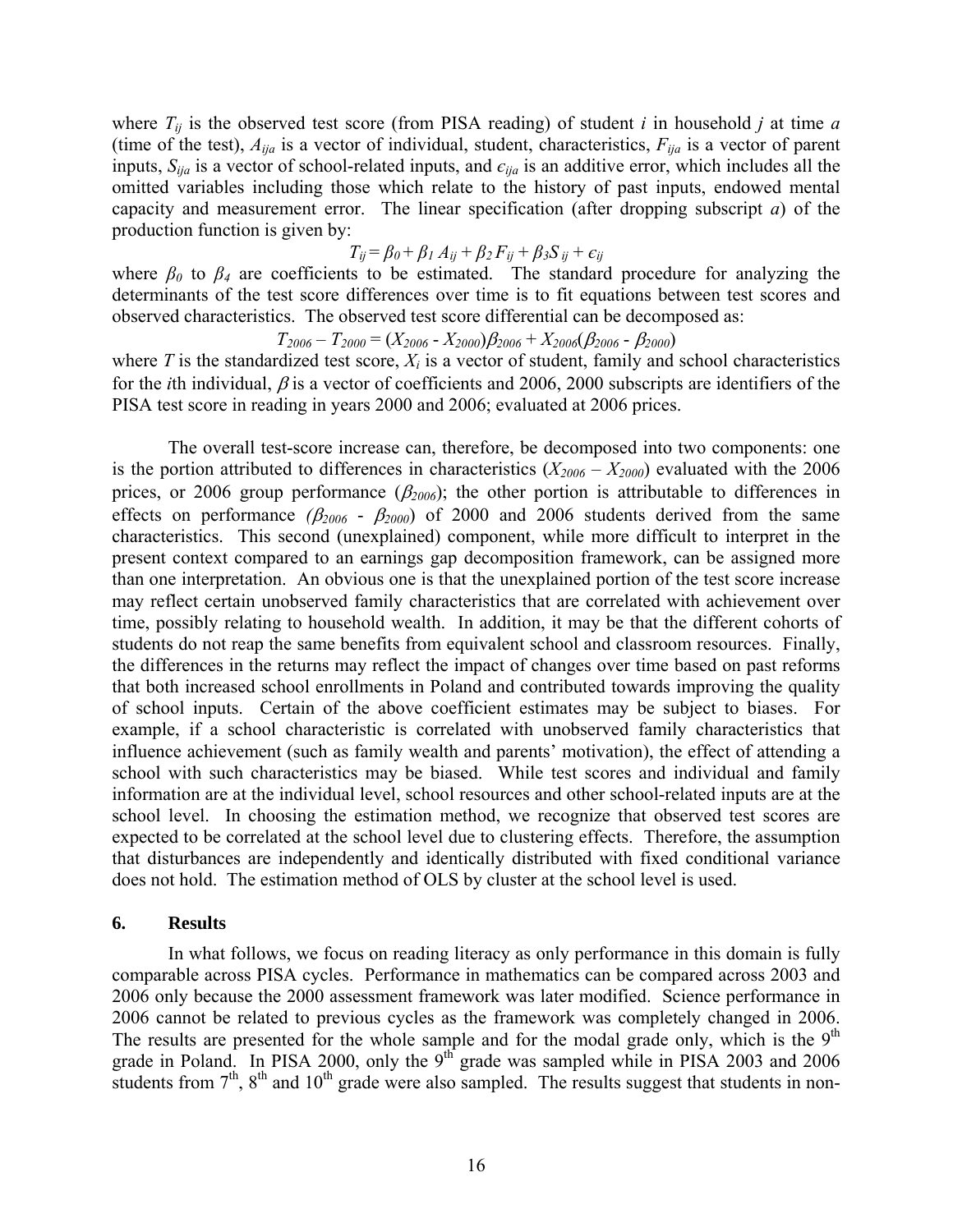modal grades slightly affect the estimates and should be taken into account. In the regression and matching analysis we simply adjust for student grade to take into account these differences.

Reweighting clearly lowers the mean scores of students in 2003 and 2006 (Table 2). On the other hand, scores for students in the modal grade are slightly higher. These effects, which influence results in opposite ways, when combined are positive, suggesting that overall student performance increased between 2000 and 2003 or 2006. For example, the change in factual scores (weighted only with survey weights) from 2000 to 2003 is 17.5, and from 2000 to 2006 it is 28.5; but it diminishes after reweighting to 6.1 and 23.7, respectively. However, after reweighting and taking students from the modal grade only, the gains are equal to 13.5 and 30.6, respectively. Thus, there is no doubt that increases in mean scores occurred in Poland from 2000 to 2003. The change between 2003 and 2006 is less clear. After reweighting, the initial difference of 11.0 (or 11.6 in modal grade) almost disappears. Nevertheless, we clearly observe substantial overall improvement after 2000.

| Table 2: PISA 2000, 2003 and 2006 results for Poland in Reading<br>Factual (with survey weights), reweighted to the reference year |             |                        |         |            |                        |                           |  |  |
|------------------------------------------------------------------------------------------------------------------------------------|-------------|------------------------|---------|------------|------------------------|---------------------------|--|--|
| (with survey and propensity score weights), and modal for modal grade                                                              |             |                        |         |            |                        |                           |  |  |
|                                                                                                                                    | Factual     | Factual<br>Modal grade | Factual | Reweighted | Factual<br>Modal grade | Reweighted<br>Modal grade |  |  |
| Reweighting to 2000                                                                                                                | <i>2000</i> |                        | 2003    |            |                        |                           |  |  |
| Mean score                                                                                                                         | 479.1       | 479.1                  | 496.6   | 485.2      | 501.9                  | 492.6                     |  |  |
| Change from 2000                                                                                                                   |             |                        | 17.5    | 6.1        | 22.8                   | 13.5                      |  |  |
| Reweighting to 2000                                                                                                                |             | <i>2000</i>            | 2006    |            |                        |                           |  |  |
| Mean score                                                                                                                         | 479.1       | 479.1                  | 507.6   | 502.8      | 513.5                  | 509.7                     |  |  |
| Change from 2000                                                                                                                   |             | $\blacksquare$         | 28.5    | 23.7       | 34.4                   | 30.6                      |  |  |
| 2003<br>Reweighting to 2003                                                                                                        |             |                        |         | 2006       |                        |                           |  |  |
| Mean score                                                                                                                         | 496.6       | 501.9                  | 507.6   | 499.5      | 513.5                  | 506.9                     |  |  |
| Change from 2003                                                                                                                   |             |                        | 11.0    | 2.9        | 11.6                   | 5.0                       |  |  |

The change in mean scores is obviously interesting but looking at the change in whole distributions gives a more detailed picture. Figures 4 and 5 show estimated factual distributions of scores in 2000, 2003 and 2006, together with reweighted scores for 2003 or 2006. The figures clearly show that the whole score distributions are "shifted" to the right in 2003 or 2006 compared to 2000. This means that the difference in achievement across PISA cycles is not only for low-achievers but also for high-achievers. This way Poland closes the gap at all levels of performance. While in PISA 2000 the percentage of students in the top two reading proficiency levels  $(4<sup>th</sup>$  and  $5<sup>th</sup>$ ) was 24.5 percent (compared to OECD average of 31.8 percent), this number in Poland increased in 2006 to 34.7 percent (compared to OECD average of 29.3 Percent). At the bottom of the distribution, the percentage of Polish students at the  $1<sup>st</sup>$  or below proficiency level was 23.3 percent in 2000 (17.9 percent in OECD) and 16.2 percent in 2006 (20.1 percent in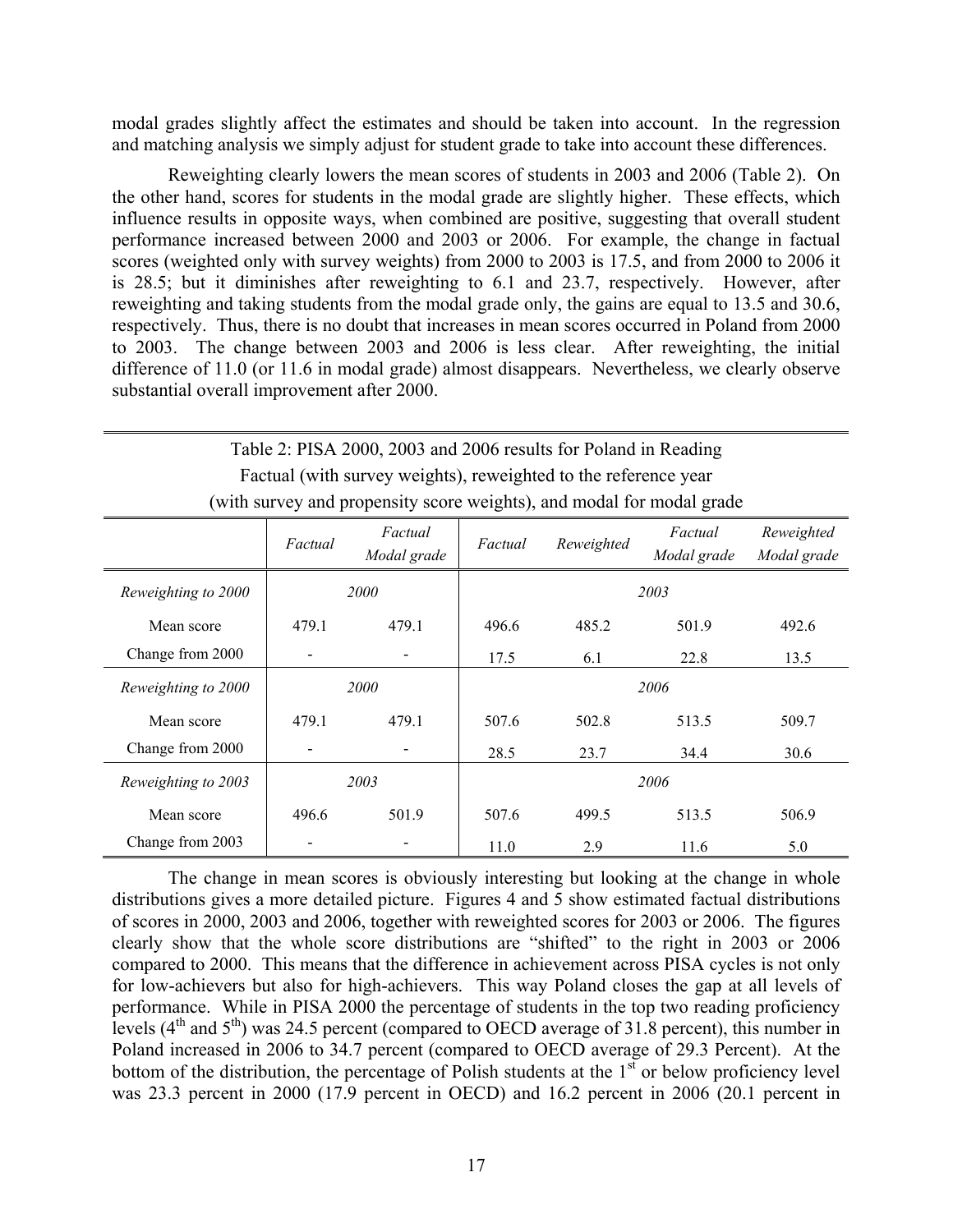OECD) (OECD 2003: Table 2.1a; OECD 2007: Table 6.1a). That poses interesting questions about what caused the "shift" of the student score distribution. While extension of compulsory comprehensive education can explain higher performance for low-achievers who were mostly in vocational tracks, it is more complicated to explain higher performance of top-achievers. The question is whether the introduction of lower secondary schools could have an impact on students in former general secondary schools and what was in the reform that increased scores so significantly.



Figure 4: Change in reading literacy distribution between PISA 2000 and 2006





# Estimates of score change for students in different tracks

Results for differences-in-differences propensity score matching estimates of the effect of abolishing tracking system for 15-year-olds are presented in Tables 3, 4 and 5. Table 3 contains estimates of factual and counterfactual mean scores for all students in PISA 2000, 2003 and 2006. In addition, results for students in vocational and non-vocational tracks are presented. Factual scores were weighted by survey weights provided in the official PISA datasets. Counterfactual scores were constructed using matching methods with survey weights taken into account in the manner described above.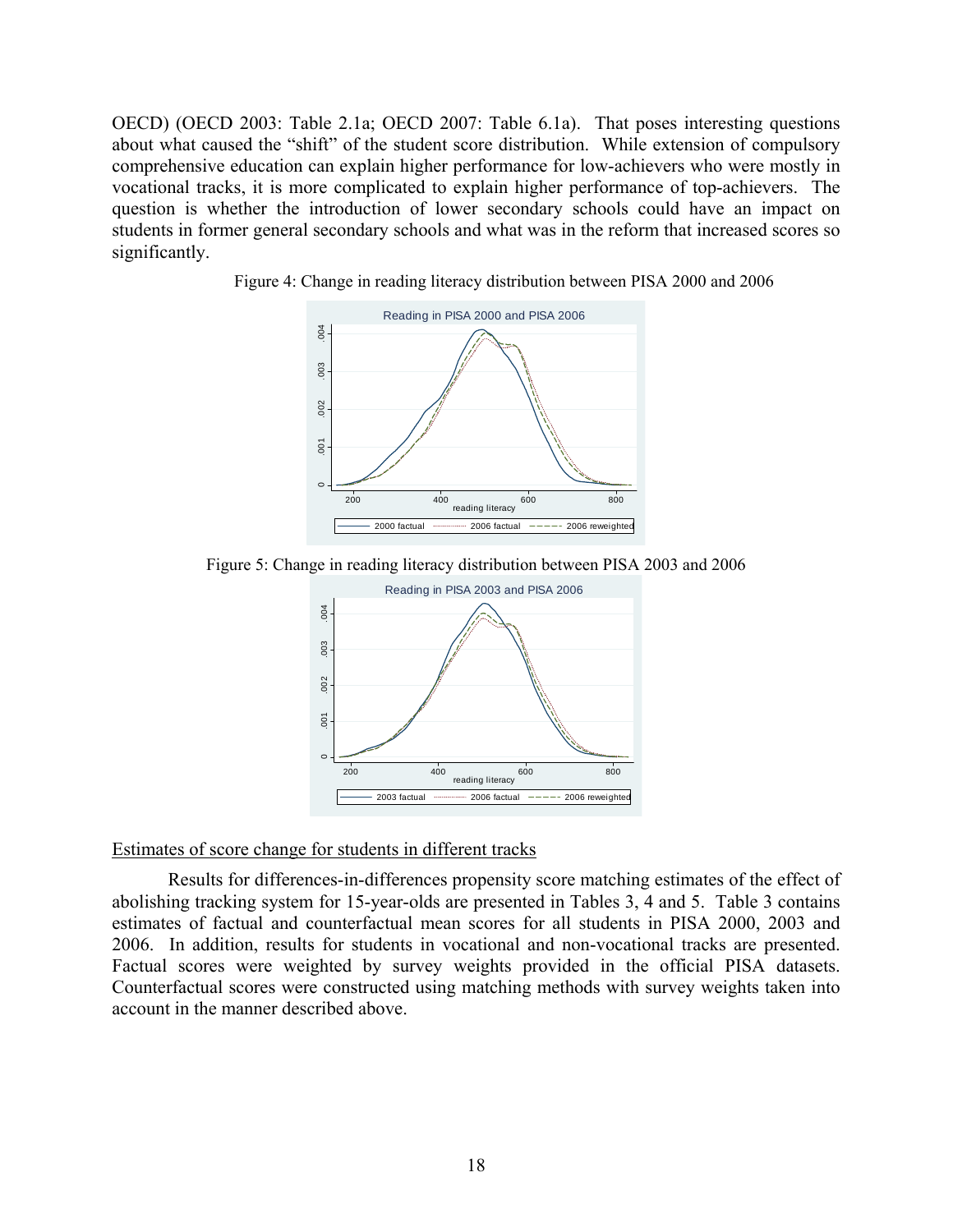| Table 3: Factual and counterfactual scores of students in different upper secondary tracks |                                                                                    |                           |                    |                                                                  |                                         |                                                                  |                     |  |  |
|--------------------------------------------------------------------------------------------|------------------------------------------------------------------------------------|---------------------------|--------------------|------------------------------------------------------------------|-----------------------------------------|------------------------------------------------------------------|---------------------|--|--|
| Reading                                                                                    | <b>PISA 2000</b><br><b>PISA 2003</b><br>factual<br>factual<br>weighted<br>weighted |                           |                    | PISA 2003 matched<br>counterfactual score<br>(no of matched obs) | <b>PISA 2006</b><br>factual<br>weighted | PISA 2006 matched<br>counterfactual score<br>(no of matched obs) |                     |  |  |
| achievement                                                                                | mean score<br>(no of obs)                                                          | mean score<br>(no of obs) | Kernel<br>matching | $1 - 1$<br>matching                                              | mean score<br>(no of obs)               | Kernel<br>matching                                               | $1 - 1$<br>matching |  |  |
|                                                                                            | $\left( l\right)$                                                                  | (2)                       | $(3)$              | (4)                                                              | (5)                                     | (6)                                                              | (7)                 |  |  |
| All schools                                                                                | 479.1                                                                              | 496.6                     | 497.9              | 495.2                                                            | 507.6                                   | 514.9                                                            | 514.1               |  |  |
|                                                                                            | (3654)                                                                             | (4196)                    | (4151)             | (2528)                                                           | (5233)                                  | (5229)                                                           | (3056)              |  |  |
| <b>ISCED 3C schools</b>                                                                    | 357.6<br>(983)                                                                     |                           | 466.7<br>(4010)    | 460.5<br>(926)                                                   |                                         | 484.3<br>(5141)                                                  | 474.4<br>(1090)     |  |  |
| <b>ISCED 3B schools</b>                                                                    | 478.4<br>(1491)                                                                    |                           | 491.4<br>(4150)    | 487.7<br>(1527)                                                  |                                         | 507.3<br>(5163)                                                  | 501.8<br>(1823)     |  |  |
| <b>ISCED 3A schools</b>                                                                    | 543.4<br>(1180)                                                                    |                           | 525.6<br>(4064)    | 524.9<br>(1233)                                                  |                                         | 543.0<br>(5221)                                                  | 547.0<br>(1376)     |  |  |
| ISCED 3A and 3B<br>schools                                                                 | 513.6<br>(2671)                                                                    |                           | 507.3<br>(4157)    | 507.0<br>(2206)                                                  |                                         | 524.8<br>(5233)                                                  | 520.5<br>(2609)     |  |  |

Table 3: Factual and counterfactual scores of students in different upper secondary tracks

Note: Standard errors are given in parentheses and were obtained from bootstrapping (kernel matching) or analytically (1-1 matching). \*  $p<0.05$ , \*\* p<0.01, \*\*\* p<0.001

Not surprisingly, the counterfactual mean scores for all schools are similar to those reported earlier (see Table 2). Moreover, results for kernel matching and 1-to-1 matching are also similar. They differ slightly because of different matching methods and various number of matched control observations (provided in parentheses) but give qualitatively similar conclusions. This shows that the choice between reweighting or different matching methods has no crucial impact on final estimates.

Results are summarized in Table 4, where the estimates of score improvement are presented.<sup>2</sup> These estimates assess trends in performance for all students and across groups of students who without the reform would be in different secondary tracks. We see again overall improvement of average performance among 15-year-olds in Poland. Score improvement for all students is remarkable, at 16 to 18 points from 2000 to 2003 and around 35 to 36 points from 2000 to 2006. Crucial estimates are for the hypothetical performance improvement of 2000 in different tracks. Performance improvement for potential students of former vocational schools is simulated to be higher than 100 points from 2000 to 2003 and 120 points from 2000 to 2006. This is more than one standard deviation of PISA scores in OECD countries, which is a dramatic improvement, hardly comparable to effects of any known educational policy. Obviously, these estimates are statistically significant, supporting the hypothesis that 15-year-old students who without the reform would be placed in vocational tracks heavily benefited from the reform. However, the benefits for students in other tracks are not that visible. Students in mixed-general

 $\overline{a}$ 

 $2<sup>2</sup>$  The numbers presented in the third row, after the name of the comparison and matching method, are showing how these differences were calculated from the results presented in Table 3. In each case, the difference was calculated by taking a counterfactual performance score of matched student from the 2003 or 2006 samples and subtracting from it the factual score of students tested in 2000. Standard errors for these differences were calculated by employing the BRR method, which properly accounts for complex survey design (stratification, clustering, and response adjustments).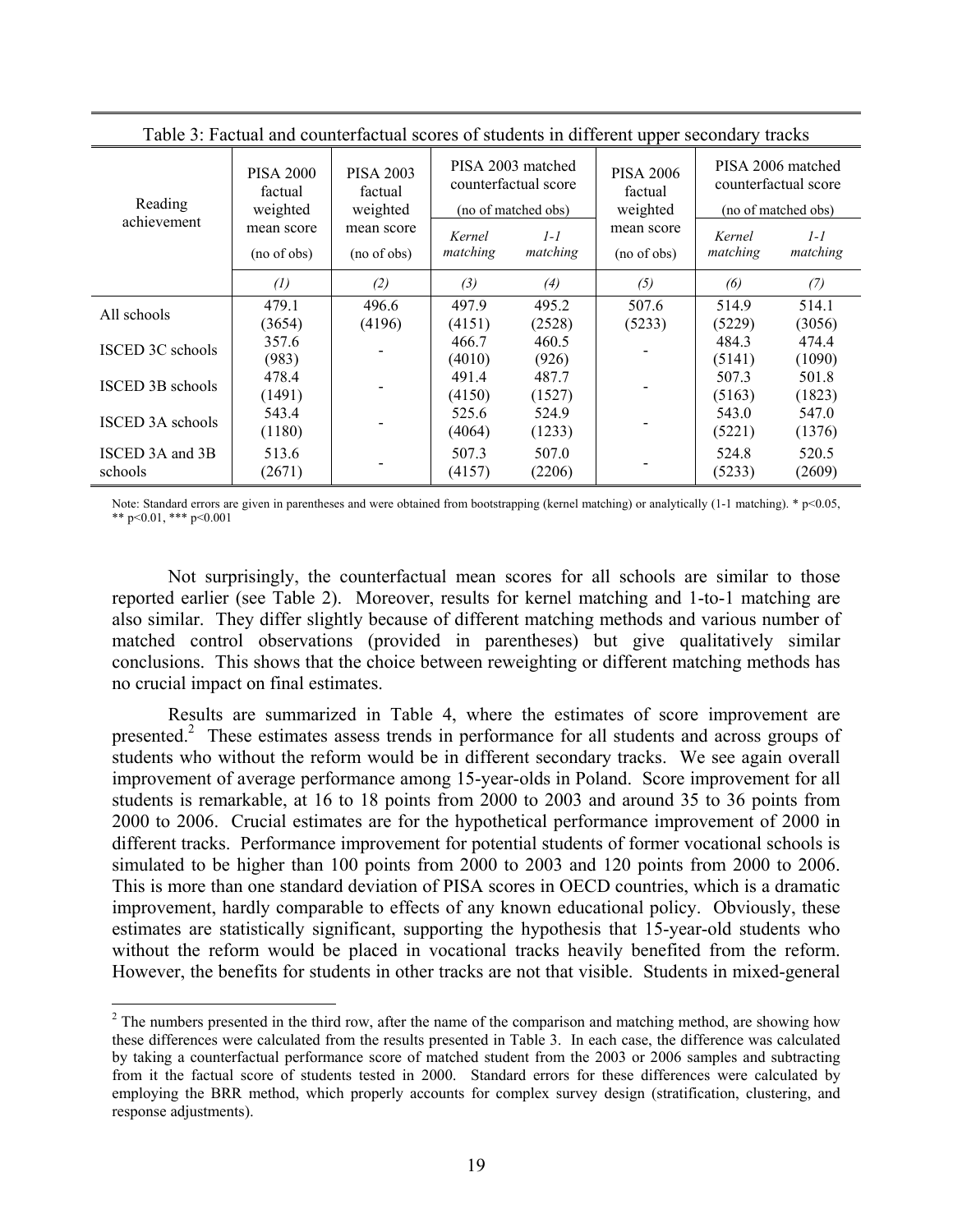schools improved their scores only slightly in 2003 and noticeably in 2006 only. Students in the general track would potentially have lower scores in 2003 and similar performance in 2006.

These findings are in line with economic intuition. The short-term effects of the reform could be harmful for general school students who were mixed with low-achievers in newly introduced lower secondary schools. In the longer term, this negative impact disappears. It could be that teachers adjusted their methods to more diversified classrooms or that segregation between and within lower secondary schools recreated the former stratification. Students in mixed-general schools obviously benefited from the reform when one considers general skills tested in PISA. Effects are again more visible in the longer term probably because of similar adjustments and mixing with high-achieving students. Positive effects for vocational school students were expected because after the reform they spend much more time learning nonvocational subjects. However, what is interesting is the enormous magnitude of the effect that is about one standard deviation of PISA international scores. Again, it is not surprising because of the change in classroom time allocated after the reform to the general instead of vocational subjects. However, what is surprising is that counterparts of vocational school students "adapted" so quickly to the new system. In other words, it is striking that just a few additional months of comprehensive instead of vocational education changes general skills for an important number of students so dramatically.

| Reading achievement     | Score change:<br>PISA 2003 - PISA 2000 |                                            | Score change:<br>PISA 2006 - PISA 2000 |                                      |  |  |  |
|-------------------------|----------------------------------------|--------------------------------------------|----------------------------------------|--------------------------------------|--|--|--|
|                         | Kernel matching<br>$(1) - (3)$         | $1-to-$<br><i>Imatching</i><br>$(1) - (4)$ | Kernel matching<br>$(1) - (6)$         | $1$ -to- $1$ matching<br>$(1) - (7)$ |  |  |  |
| All schools             | 18.8                                   | 16.1                                       | 35.8                                   | 35.0                                 |  |  |  |
|                         | (4.3)                                  | (4.5)                                      | (4.4)                                  | (4.5)                                |  |  |  |
| <b>ISCED 3C schools</b> | 109.2                                  | 103.0                                      | 126.8                                  | 116.9                                |  |  |  |
|                         | (5.8)                                  | (5.8)                                      | (5.7)                                  | (6.3)                                |  |  |  |
| <b>ISCED 3B schools</b> | 13.0                                   | 9.3                                        | 28.9                                   | 23.4                                 |  |  |  |
|                         | (5.7)                                  | (6.5)                                      | (5.8)                                  | (7.2)                                |  |  |  |
| <b>ISCED 3A schools</b> | $-17.8$                                | $-18.5$                                    | $-0.4$                                 | 3.6                                  |  |  |  |
|                         | (5.4)                                  | (4.3)                                      | (5.1)                                  | (5.0)                                |  |  |  |
| ISCED 3A and 3B schools | $-6.3$                                 | $-6.6$                                     | 11.2                                   | 6.9                                  |  |  |  |
|                         | (4.3)                                  | (4.3)                                      | (4.2)                                  | (4.4)                                |  |  |  |

| Table 4: Propensity score matching estimates of score change for students in different upper |
|----------------------------------------------------------------------------------------------|
| secondary school tracks                                                                      |

Notes: Propensity score matching with common support restriction; Standard errors are given in parentheses and were obtained through BRR method accounting for complex survey design.

Finally, we turn to relative improvement or differences-in-differences estimator of performance change for vocational school students. Relevant estimates are presented in Table 5. They are based on simple calculations from the tables above but clearly show the improvement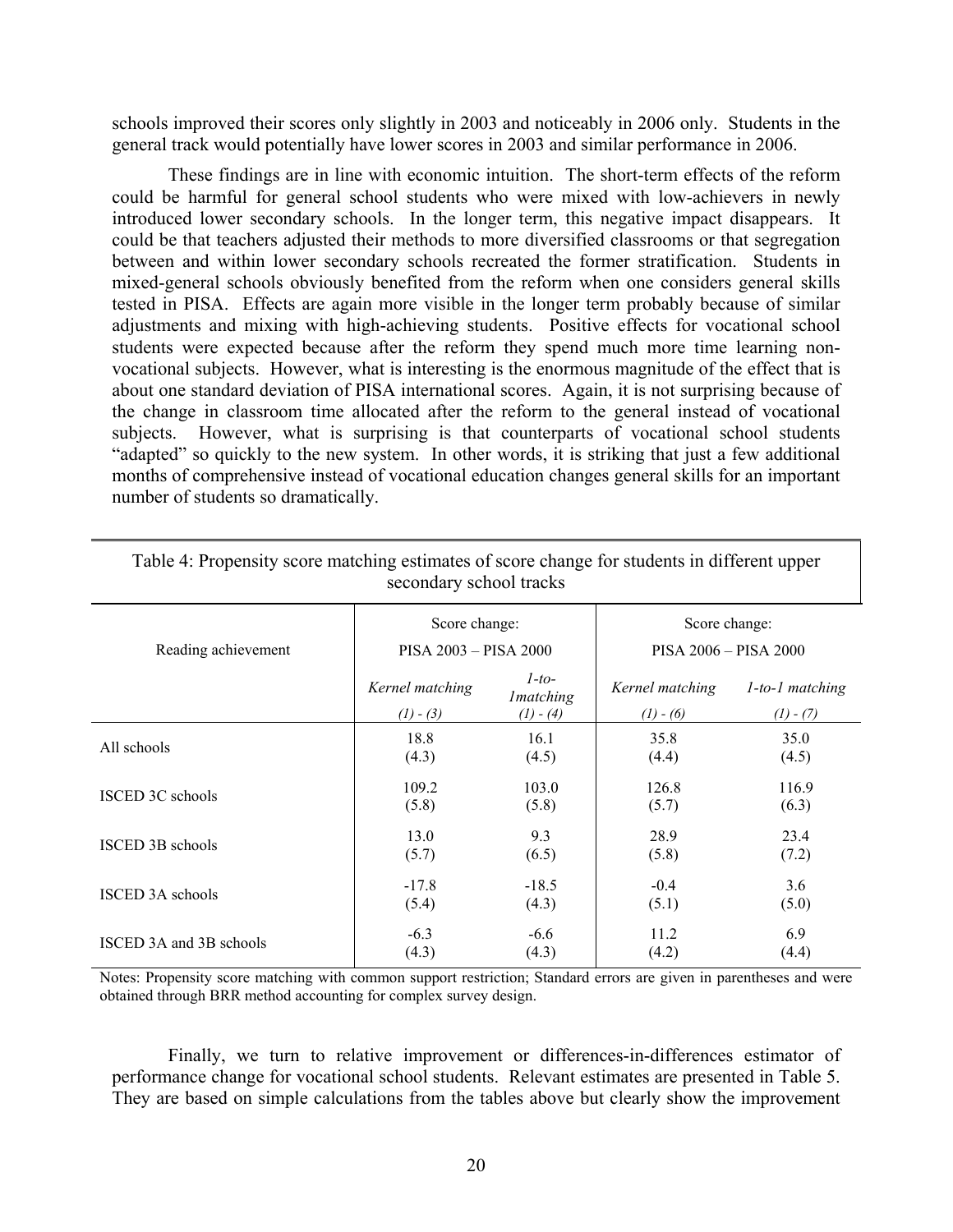of vocational school students versus score change for students in other tracks. The first row shows estimates of the relative performance change of vocational school students versus all students in other tracks. This is the most reliable comparison because of the highest possible sample size. As we noted above, the estimates show that the relative improvement in performance of vocational school students is higher than one standard deviation of international scores (100). Relative improvement in comparison to students in mixed general-vocational schools is slightly lower but still substantial.

| Table 5: Relative score change (differences-in-differences) for students in vocational schools |                             |              |                             |              |  |  |  |  |
|------------------------------------------------------------------------------------------------|-----------------------------|--------------|-----------------------------|--------------|--|--|--|--|
| Relative score change                                                                          | from PISA 2000 to PISA 2003 |              | from PISA 2000 to PISA 2006 |              |  |  |  |  |
|                                                                                                | Kernel matching             | 1-1 matching | Kernel matching             | 1-1 matching |  |  |  |  |
| ISCED 3C versus ISCED $3A+3B$                                                                  | 115.5                       | 109.6        | 115.7                       | 110.0        |  |  |  |  |
| <b>ISCED 3C versus ISCED 3A</b>                                                                | 1271                        | 121.5        | 127.2                       | 113.3        |  |  |  |  |
| <b>ISCED 3C versus ISCED 3B</b>                                                                | 96.2                        | 93.7         | 98.0                        | 93.5         |  |  |  |  |

Summing up, there is no doubt that students who were in vocational tracks in 2000 would score much lower without the reform. The results show that the reform improved the overall mean performance of 15-year-olds in Poland, mainly by boosting the performance of students in former vocational and mixed general-vocational tracks. There are two remaining question which are of policy relevance. One is whether this large positive impact of the reform was long lasting. More precisely, the question is whether 15-year-old students in lower secondary schools still have higher achievement one or two years later, after they were again separated into tracks at the upper secondary school level. Secondly, it seems interesting to find out what particular changes in curriculum or organization of the school system boosted student scores. These two issues are investigated below by utilizing data from the PISA 2006 national option in Poland which provides performance scores for 16- and 17-year-olds and by employing decomposition analysis.

# **7. Additional Analyses**

PISA gives an option to participating countries to conduct additional research using the framework and measurement tools of PISA. Poland utilized this option in 2006 for the first time to conduct additional surveys among 16- and 17-year-old students (see Federowicz 2007 for the report on PISA 2006 in Poland). These students were mostly in upper secondary school, which opens up a possibility for comparisons with students in lower secondary schools (from the international sample). After taking into account the difference in student age, one can compare the performance of 15-, 16- and 17-year-olds, also across educational tracks of upper secondary schools. In other words, knowing the achievement at the end of lower secondary schools we can compare how much students updated their skills during the time of education in different types of upper secondary schools.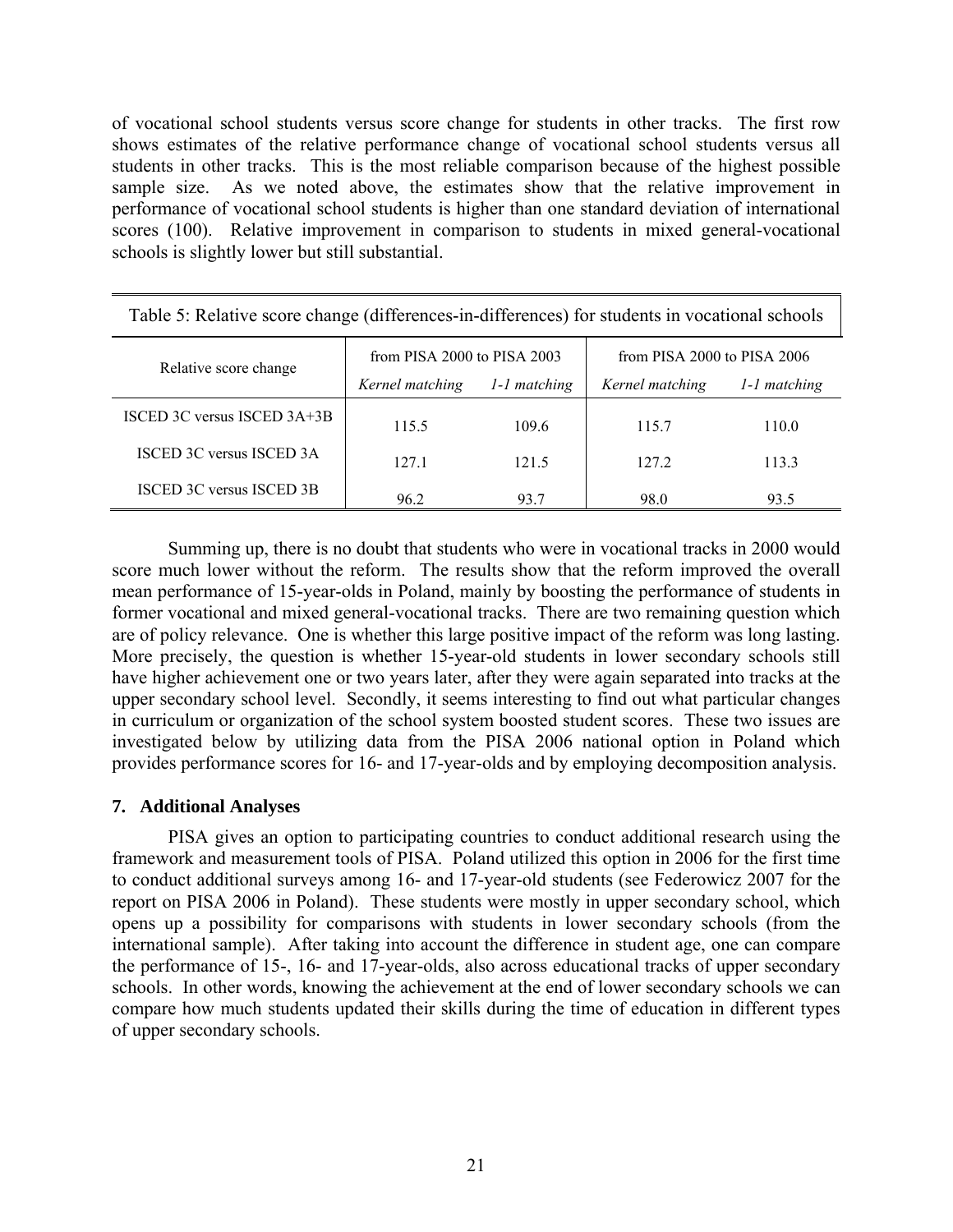#### Analysis of PISA 2006 "national option" samples

Estimates of mean achievement by PISA cycle, grade and type of school program are presented in Table 6. First, 16-year-old students in the  $10<sup>th</sup>$  grade score on average higher than do 15-year-olds in the 9<sup>th</sup> grade, and 17-year-old in the  $11<sup>th</sup>$  grade score higher than 16-year-olds. This is in line with intuition that older students are more able to solve PISA tests. However, when we look at the type of school programs, it is clear that mainly students in ISCED 3A schools improved, whereas 17-year-old students in vocational schools have even lower scores. This seems to be counterintuitive but there are two possible, highly likely explanations. Firstly it has to be noted that students change tracks, mostly in the  $10<sup>th</sup>$  grade, and these are mostly low performing students who are forced to move to the vocational or mixed general-vocational track. Because of such changes in the population, student achievement in mixed general-vocational or vocational upper secondary schools could be lower in higher grades. Second, students in ISCED 3C tracks devote more time for vocational training in higher grades. Therefore, their general skills tested in PISA could be diminished. Consequently, slightly lower achievement in ISCED 3C is not that surprising.

| Table 6: Mean achievement by PISA wave, grade and type of school program |             |             |                              |                             |                          |  |  |  |
|--------------------------------------------------------------------------|-------------|-------------|------------------------------|-----------------------------|--------------------------|--|--|--|
| PISA wave:                                                               | 2000        | 2003        |                              | 2006                        |                          |  |  |  |
| Type of school program:                                                  | $9th$ grade | $9th$ grade | international<br>$9th$ grade | national<br>$10^{th}$ grade | national<br>$11th$ grade |  |  |  |
| Mean achievement                                                         | 479.1       | 501.9       | 513.5                        | 520.1                       | 528.3                    |  |  |  |
| <b>ISCED 2A</b> lower secondary<br>school                                |             | 501.9       | 513.5                        |                             |                          |  |  |  |
| ISCED 3A general secondary                                               | 543.4       |             |                              | 580.8                       | 592.6                    |  |  |  |
| ISCED 3A/B general, profiled<br>secondary                                |             |             |                              | 494.9                       | 494.6                    |  |  |  |
| ISCED 3B vocational secondary                                            | 478.4       |             |                              | 505.9                       | 508.8                    |  |  |  |
| ISCED 3C vocational (basic)                                              | 357.6       |             |                              | 388.8                       | 384.1                    |  |  |  |

Box plots presented below summarizes score distribution for the categories presented in Table 6 (Figure 6). This time data for vocational upper-secondary schools and general profiled (mixed) upper-secondary schools were collapsed into one category, ISCED 3B. A slight improvement is visible from 2000 to 2006 and for the  $10^{th}$  and  $11^{th}$  grades. However, it is also evident that mean scores increased because of the improvement at the top of the achievement distribution. Looking at the vocational ISCED 3C schools it is clear that while some students caught up with their colleagues in other tracks, students performing at the lowest proficiency levels are still numerous.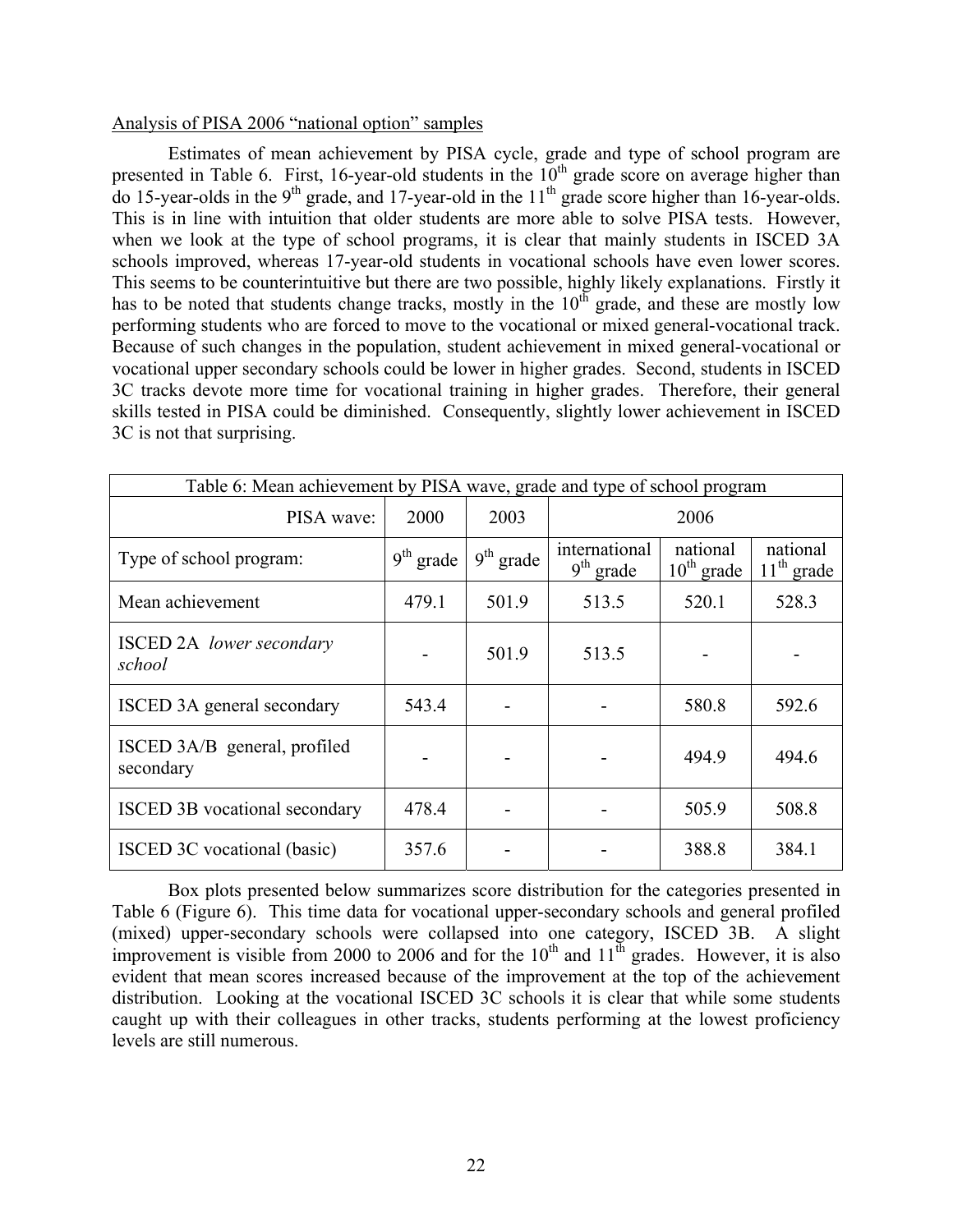

Figure 6: PISA scores compared over time and with 16 and 17 year-olds

An interesting comparison is between PISA 2000 results and the PISA 2006 additional "national option" sample. Table 7 gives estimates of the relative difference between achievement of students in vocational and other tracks in 2000 and in 2006 separately for the  $10<sup>th</sup>$ and 11<sup>th</sup> grades. The results are striking. While the overall mean performance of Polish students improved significantly, the difference between students in vocational and other tracks remained almost the same, and even increased for 17-year-olds. Thus, the stratification of Polish students in the old secondary school system still exists under the new name of upper secondary schools. It seems that the reform helped to update the skills of the average student, but the negative effect of the tracking system was simply postponed by one year. The achievement gap noted in PISA 2000 is still visible and almost of the same magnitude. From one point of view this is not surprising, since the reform focused on primary and lower secondary education. On the other hand, it is now evident that the overall effect of the reform is not so positive. Intuitive claims that upper secondary education did not improve that much seems to be supported by the results presented here. Clearly, while there are visible positive effects of the reform, there are also doubts whether these positive effects are long lasting or affect all students similarly. Still, students in vocational tracks lack knowledge and skills needed to fully benefit from the modern society and economy and the reform did not change that.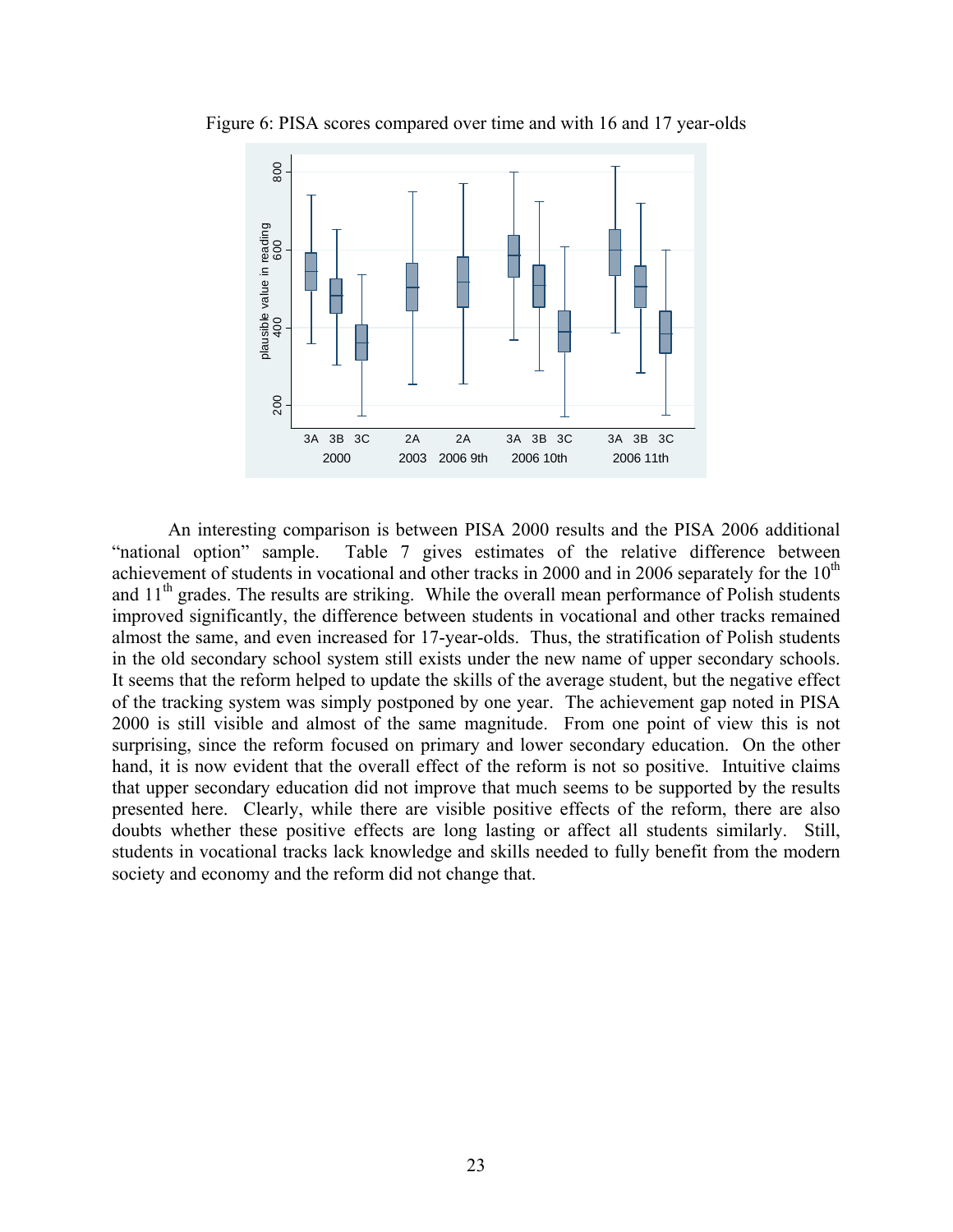|                  | $20009^{\text{th}}$ grade | $200610^{\text{th}}$ grade | $200611^{th}$ grade |
|------------------|---------------------------|----------------------------|---------------------|
| ISCED $3A + 3B$  | 513.6                     | 544.4                      | 552.7               |
| <b>ISCED 3C</b>  | 357.5                     | 388.8                      | 384.1               |
| Difference       | 156.0                     | 155.6                      | 168.6               |
| (standard error) | (7.5)                     | (10.2)                     | (10.3)              |

Table 7: Estimates of Relative Differences in Achievement in Vocational and Other Tracks in 2000 and 2006, and for the 10th and 11th grade special sample

#### Decomposition results

We present the results of a simple decomposition in an attempt to explain one of the possible pathways by which the reform may have led to improved student achievement. Table 8a and 8b presents the results of production function estimates along with the decomposition results in reading. Overall, two-thirds of the observed test score differential between PISA 2000 and 2006 is explained by the variables in the model. Thus, only one-third is unexplained, or in this case, due to the returns to characteristics. In terms of unexplained, most of the difference is due to returns to student characteristics, and of that, all is due to age. That is, the returns to being older increased immensely over time. In terms of the unexplained, most is due to school characteristics. Moreover, of that, almost all is due to hours of instruction. That is, receiving more than four hours per week of reading classes is associated with a higher score. The returns to hours of reading class increased over time, but much more of an increase was seen in the proportion of students that received more than four hours of language class, from 1 percent in 2000 to 76 percent in 2006.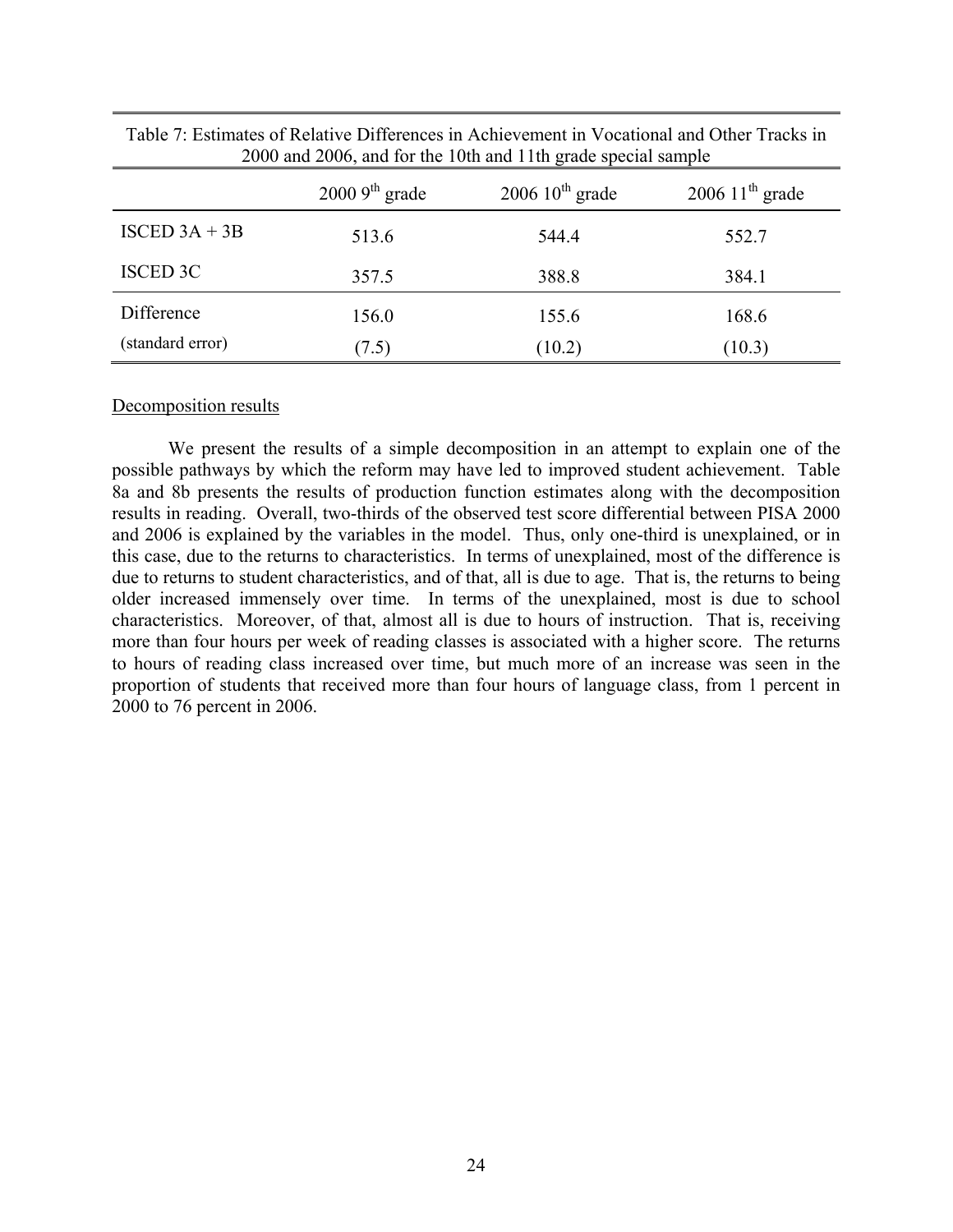|                                                                                            | <b>b2000</b> | <b>b2006</b> | X2000 | X2006 | Determinants of Test scores Differentials |                                 |                               |            |
|--------------------------------------------------------------------------------------------|--------------|--------------|-------|-------|-------------------------------------------|---------------------------------|-------------------------------|------------|
| <b>Test Scores</b>                                                                         |              |              |       |       |                                           |                                 | as % of total test score diff |            |
|                                                                                            |              |              |       |       | Endowments                                | Unexplained                     |                               | Unexplaine |
|                                                                                            |              |              |       |       | $b_{2006}(X_{2006} - X_{2000})$           | $X_{2006}(b_{2006} - b_{2000})$ | <b>Endowments</b>             | d          |
| Constant                                                                                   | 296.47       | 161.49       | 1.00  | 1.00  | 0.00                                      | $-134.98$                       | 0.0                           | $-205.2$   |
| <b>Schools</b>                                                                             |              |              |       |       |                                           |                                 |                               |            |
| Student - teacher ratio                                                                    | 2.08         | $-0.14$      | 12.01 | 11.33 | 0.09                                      | $-26.61$                        | 0.1                           | $-40.5$    |
| % of certified teachers<br>achievement data used<br>to evaluated teachers<br>and principal | $-23.92$     | 18.85        | 0.90  | 0.97  | 1.21                                      | 38.57                           | 1.8                           | 58.6       |
| performance                                                                                | 51.94        | 7.00         | 0.98  | 0.92  | $-0.43$                                   | $-44.01$                        | $-0.7$                        | $-66.9$    |
| More than 4 hours per<br>week of language class                                            | 3.27         | 42.77        | 0.01  | 0.76  | 32.09                                     | 0.41                            | 48.8                          | 0.6        |
| attend to public school                                                                    | 13.89        | $-22.18$     | 0.98  | 0.98  | $-0.13$                                   | $-35.25$                        | $-0.2$                        | $-53.6$    |
| Student characteristics                                                                    |              |              |       |       |                                           |                                 |                               |            |
| Age                                                                                        | 0.28         | 12.85        | 15.73 | 15.71 | $-0.23$                                   | 197.76                          | $-0.4$                        | 300.6      |
| Female                                                                                     | 36.12        | 32.53        | 0.51  | 0.51  | $-0.05$                                   | $-1.83$                         | $-0.1$                        | $-2.8$     |
| Family background<br>Mother - Upper                                                        |              |              |       |       |                                           |                                 |                               |            |
| secondary                                                                                  | 4.68         | 27.11        | 0.74  | 0.77  | 0.70                                      | 16.65                           | 1.1                           | 25.3       |
| Mother - University                                                                        | 41.49        | 63.09        | 0.17  | 0.15  | $-1.52$                                   | 3.65                            | $-2.3$                        | 5.6        |
| $11 - 100$ books                                                                           | 31.38        | 30.58        | 0.39  | 0.54  | 4.75                                      | $-0.31$                         | 7.2                           | $-0.5$     |
| 101-500 books                                                                              | 52.90        | 67.39        | 0.47  | 0.35  | $-8.03$                                   | 6.87                            | $-12.2$                       | 10.4       |
| Computer at home                                                                           | 22.74        | 33.89        | 0.47  | 0.80  | 11.22                                     | 5.19                            | 17.1                          | 7.9        |
|                                                                                            |              |              |       |       |                                           |                                 |                               |            |
| Total                                                                                      |              |              |       |       | 39.7                                      | 26.1                            | 60.3                          | 39.7       |
| Overall                                                                                    |              |              |       |       | 65.8                                      |                                 | 100.0                         |            |

# Table 8a: PISA Reading Scores Decomposition for Poland, PISA 2000-2006

Source: Program for International Student Assessment ( PISA) 2000 and 2006

| Table 8b: Determinants of PISA Differentials, Reading 2000-2006 |                               |             |  |  |  |  |
|-----------------------------------------------------------------|-------------------------------|-------------|--|--|--|--|
|                                                                 | as % of total test score diff |             |  |  |  |  |
|                                                                 | Endowments                    | Unexplained |  |  |  |  |
|                                                                 |                               |             |  |  |  |  |
| Constant                                                        | 0.0                           | $-205.2$    |  |  |  |  |
| Schools                                                         | 49.9                          | $-101.7$    |  |  |  |  |
| Family                                                          | 10.8                          | 48.7        |  |  |  |  |
| Student                                                         | $-0.4$                        | 297.9       |  |  |  |  |
| Total                                                           | 60.3                          | 39.7        |  |  |  |  |
| Overall                                                         | 100                           |             |  |  |  |  |

Source: Program for International Student Assessment ( PISA) 2000 and 2006

 We also present a modified decomposition (Table 9). The results are very similar. That is, most of the differential is explained, and most is due to school characteristics. Most of the differences in school characteristics are the increased hours of math and language class instructions that students were subject to because of the reform.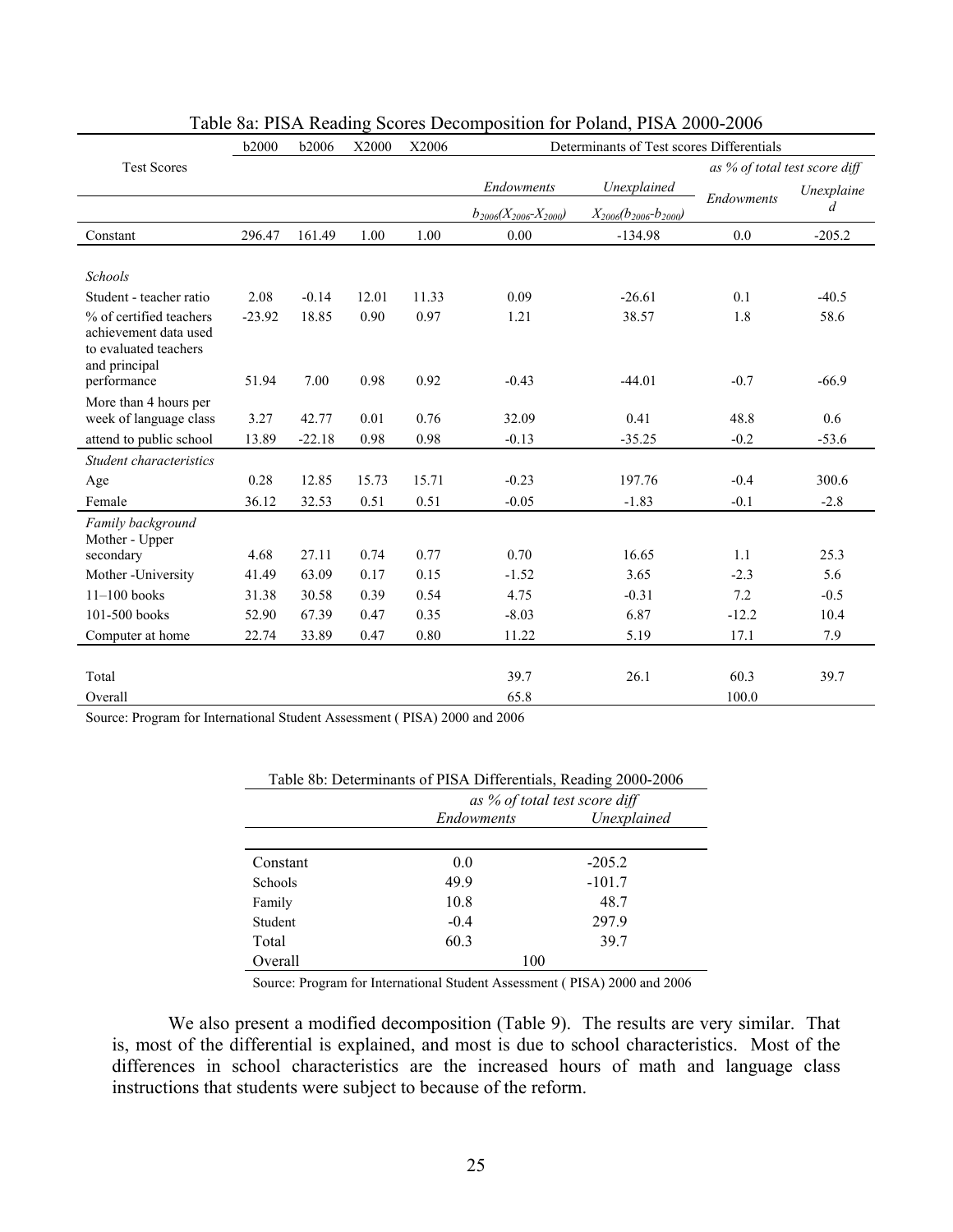| Table 9: Modified Decomposition Results |      |                                     |  |  |  |  |  |
|-----------------------------------------|------|-------------------------------------|--|--|--|--|--|
|                                         |      | Explained $(\%)$ Unexplained $(\%)$ |  |  |  |  |  |
| PISA Math 2000-2006                     |      |                                     |  |  |  |  |  |
| Overall                                 | 68.7 | 31.3                                |  |  |  |  |  |
| Schools                                 | 71.0 |                                     |  |  |  |  |  |
| Family                                  | 28.9 |                                     |  |  |  |  |  |
| Student                                 | 0.2  |                                     |  |  |  |  |  |
| PISA Reading 2000-2006                  |      |                                     |  |  |  |  |  |
| Overall                                 | 66.1 | 33.9                                |  |  |  |  |  |
| Schools                                 | 83.6 |                                     |  |  |  |  |  |
| Family                                  | 16.6 |                                     |  |  |  |  |  |
| Student                                 | 0.2  |                                     |  |  |  |  |  |

#### **8. Conclusions**

The vocationalization of the secondary school curricula has been advocated for many decades. The call for technical and vocational schooling used to be a standard recommendation promoted by international organizations and followed by several countries. Unfortunately, the fervor for this approach has run ahead of substantial evidence on the impact of this policy. This paper contributes towards modestly filling that void by studying the effects of a change in curricular structure on educational quality.

The Polish education reform program generated an exogenous variation in vocational school attendance at the secondary school level across time that provided us the opportunity to assess the impact on test scores. Our identification strategy used the fact that likely vocational graduates did not have that option in PISA 2003, thus providing a comparison group for our empirical approach, propensity score matching and differences-in-differences estimation.

Our results suggest that vocationalization, on average, reduces test scores by a full standard deviation. Clearly, given the importance of the reform program, other factors played a role in the increase in Poland's scores in PISA. Nevertheless, the delayed vocationalization played a major role. The pathway, we argue, is through increased hours of math instruction, possibly more exposure to testing, and increased motivation on the part of students and teachers.

We substantiated our findings by taking advantage of the application of PISA to 16 and 17 year olds in PISA. We find that once vocational school options are available again, by the time students are 16, then test scores decline for those students who enter the vocational track. While this goes a long way towards proving our initial findings, it also serves as a caution to policymakers about the effectiveness of vocational schooling – when that schooling is not designed to improve math and reading skills, which we show such students can learn when they are given the opportunity, and which have become the real vocational skills in the world of work today. To increase test scores, it helps to have students study the subjects of the tests. We conclude that much of the test score increase in Poland in recent years has to do with the delayed vocationalization of the secondary school curriculum.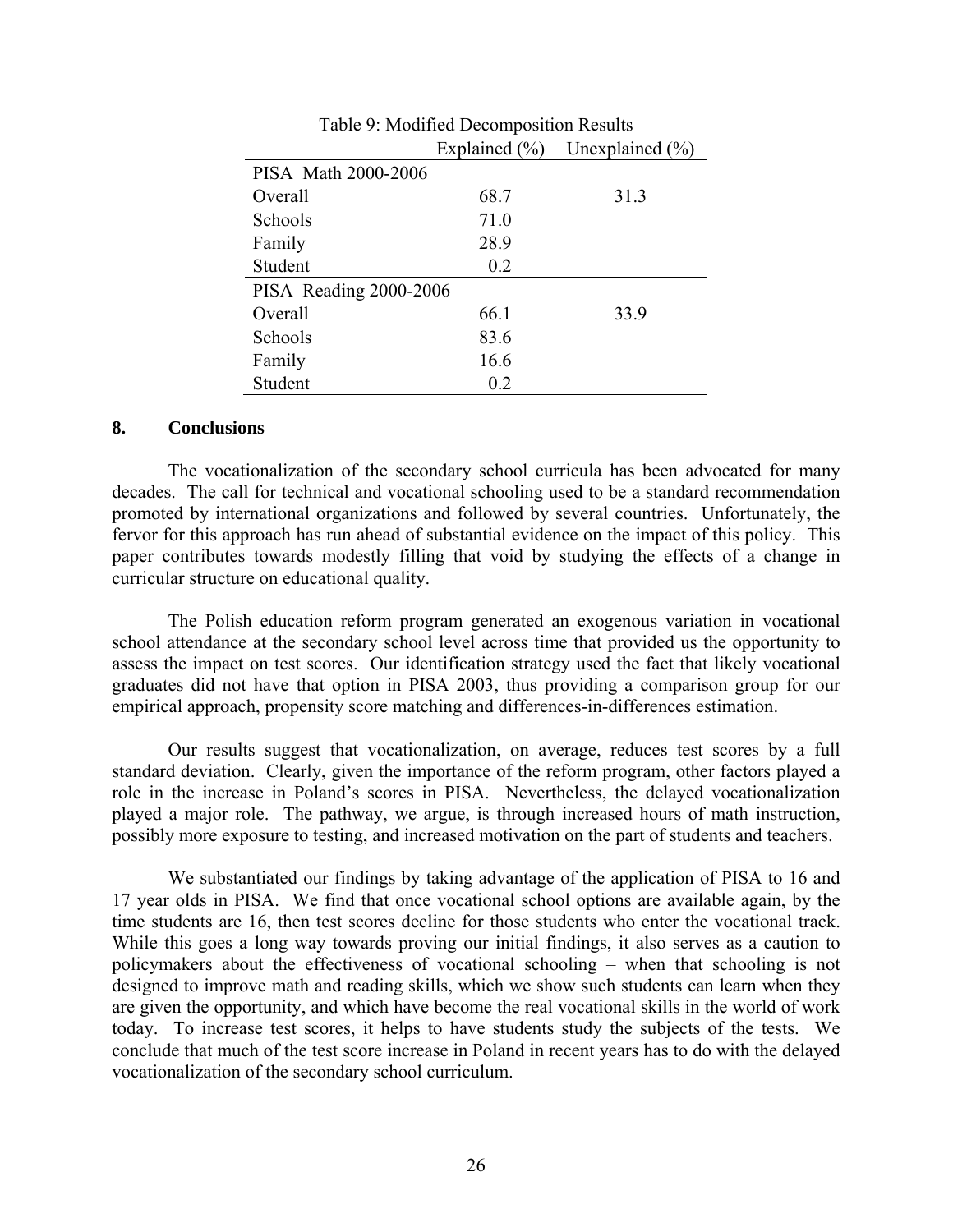#### **References**

- Abadie, A. 2005. "Semiparametric Difference-in-Differences Estimators." *Review of Economic Studies* 72(1): 1-19.
- Attanasio, O., A. Kugler and C. Meghir. 2009. "Subsidizing Vocational Training for Disadvantaged Youth in Developing Countries: Evidence from a Randomized Trial." IZA Discussion Papers 4251, Institute for the Study of Labor (IZA).
- Becker, G. 1964. *Human Capital*. Chicago: The University of Chicago Press.
- Becker, S. and A. Ichino. 2002. "Estimation of average treatment effects based on propensity scores." *Stata Journal* (StataCorp LP) 2(4): 358-377.
- Betcherman, G., K. Olivas and A. Dar. 2004. "Impacts of active labor market programs: new evidence from evaluations with particular attention to developing and transition countries." World Bank Social Protection Discussion Paper 0402.
- Blinder, A. 1973. "Wage discrimination: Reduced form and structural estimates." *Journal of Human Resources 8*(4): 436–455.
- Card, D.E., P. Ibarraran, F. Regalia, D. Rosas and Y. Soares. 2007. "The Labor Market Impacts of Youth Training in the Dominican Republic: Evidence from a Randomized Evaluation." NBER Working Paper No. W12883.
- Currie, J. and D. Thomas. 1999. "Early test scores, socioeconomic status, and future outcomes." NBER Working Paper no. 6943.
- DiNardo, J N., M. Fortin and T. Lemieux. 1996. "Labor Market Institutions and the Distribution of Wages, 1973-1992." *Econometrica* 64(5): 1001- 1044.
- Ekström, E. 2002. "The value of a third year in upper secondary vocational education: Evidence from a piloting scheme." Institute for Labour Market Policy Evaluation Working Paper No. 2002:23. Uppsala, Sweden.
- Federowicz, M. 2007. Badanie PISA. Umiejętności polskich gimnazjalistów. IFiS PAN, Warszawa 2007.
- Fertig, M. 2003. "Who is to blame? The determinants of German students' Achievement in the PISA 2000 study." IZA Discussion Paper 739.
- Fertig, M. and C.M. Schmidt. 2002. "The role of background factors for reading literacy: Straight national scores in the PISA 2000 study." IZA Discussion Paper no. 545.
- Foster, P.J. 1965. "The vocational education fallacy in development planning," in C. Anderson and M.J. Bowman, eds., *Education and Economic Development*, Chicago: Aldine.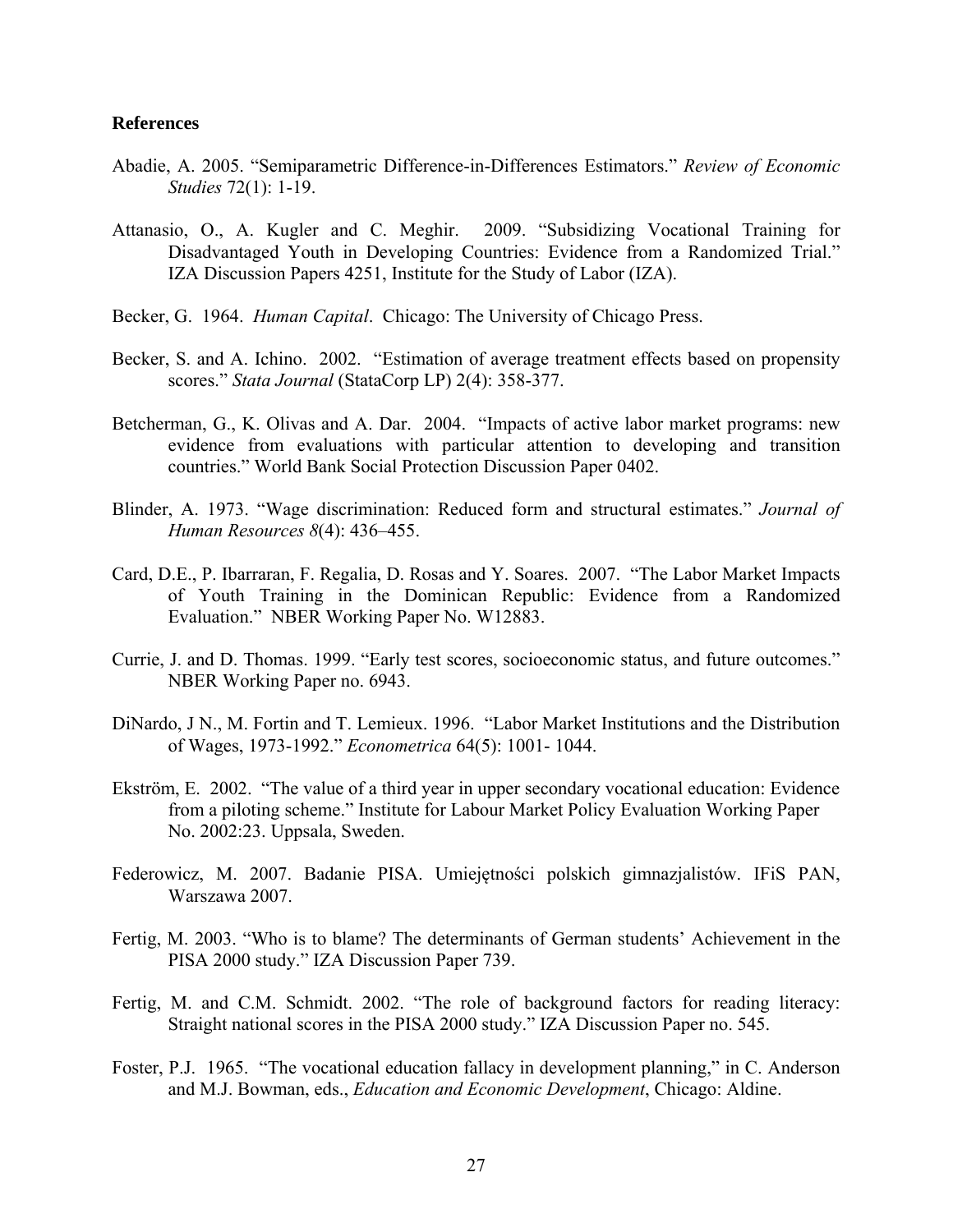- Fryer, R. and S. Levitt. 2002. "Understanding the Black-White test-score gap in the first two years of school." NBER Working Paper no. 8975.
- Glewwe, P. 2002. "Schools and skills in developing countries: Education policies and socioeconomic outcomes." *Journal of Economic Literature* 40(2): 436-82.
- Hanushek, E. 1986. "The economics of schooling: Production and efficiency in public schools." *Journal of Economic Literature* 24(3): 1141-1177.
- Hanushek, E. 2002. "Publicly provided education," in A.J. Auerbach and M. Feldstein (eds.), *Handbook of public economics* (vol. 4). Amsterdam: Elsevier.
- Heckman, J.J., H. Ichimura and P. Todd. 1998. "Matching as an Econometric Evaluation Estimator." *Review of Economic Studies* 65(2): 261-94.
- Heckman, J., R. Lalonde and J. Smith. 1999. "The economics and econometrics of active labor market programs," in O. Ashenfelter and D. Card, eds., *Handbook of Labor Economics* (vol. 3A): 1865-2097.
- Gruber, J. 1994. "The Incidence of Mandated Maternity Benefits." *American Economic Review* 84(3): 622-41.
- Karlan, D. and M. Valdivia. 2006. "Teaching entrepreneurship: Impact of business training on microfinance clients and institutions." Yale University.
- Konarzewski, K. 2008. *Przygotowanie uczniów do egzaminu: pokusa łatwego zysku*. Raport badawczy. ISP, Warszawa.
- Konarzewski, K. 2004. *Reforma oświaty, podstawa programowa i warunki kształcenia*. ISP, Warszawa.
- Lee, M.-J. 2005. *Micro-econometrics For Treatment-effect Analysis*. Oxford: Oxford University Press.
- Meyer, B.D. 1995. "Natural and Quasi-Experiments in Economics." *Journal of Business and Economic Statistics* 13: 151-162.
- Ministry of National Education. 1998. *Reform of the education system: proposal*. WSiP, Warsaw.
- Murnane, R.J., J.B. Willett and F. Levy. 1995. "The Growing Importance of Cognitive Skills in Wage Determination." *Review of Economics and Statistics* 77(2): 251-66.
- Oaxaca, R. 1973. "Male-female wages differentials in urban labor markets." *International Economic Review 14*(3): 693–709.